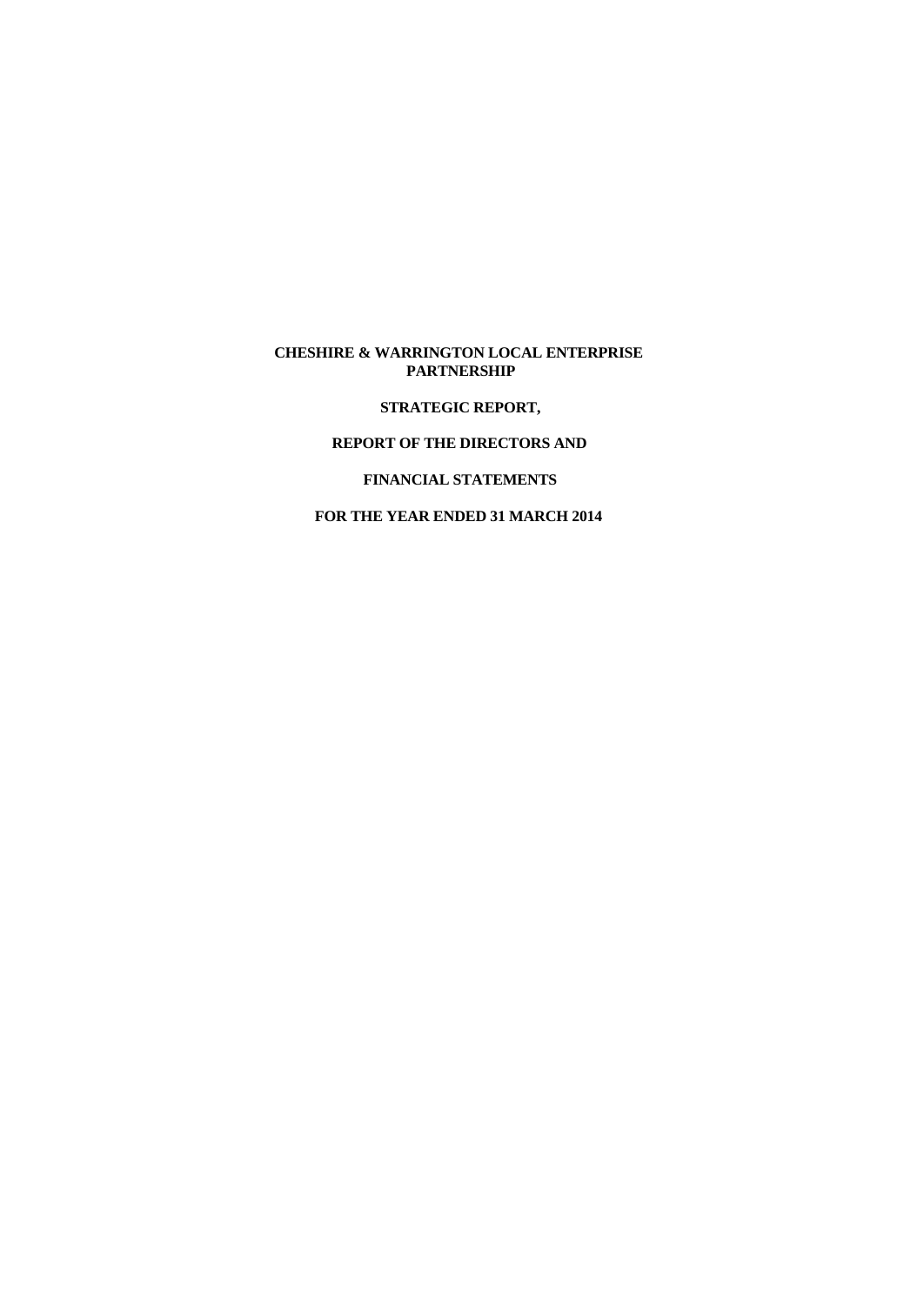# **CONTENTS OF THE FINANCIAL STATEMENTS FOR THE YEAR ENDED 31 MARCH 2014**

|                                                       | Page          |  |
|-------------------------------------------------------|---------------|--|
| <b>Company Information</b>                            | 1             |  |
| <b>Strategic Report</b>                               | $\mathcal{L}$ |  |
| <b>Report of the Directors</b>                        | 4             |  |
| <b>Report of the Independent Auditors</b>             | 6             |  |
| <b>Income and Expenditure Account</b>                 | 8             |  |
| <b>Statement of Total Recognised Gains and Losses</b> | 9             |  |
| <b>Balance Sheet</b>                                  | 10            |  |
| <b>Cash Flow Statement</b>                            | 11            |  |
| <b>Notes to the Cash Flow Statement</b>               | 12            |  |
| <b>Notes to the Financial Statements</b>              | 13            |  |
| <b>Detailed Income and Expenditure Account</b>        | 21            |  |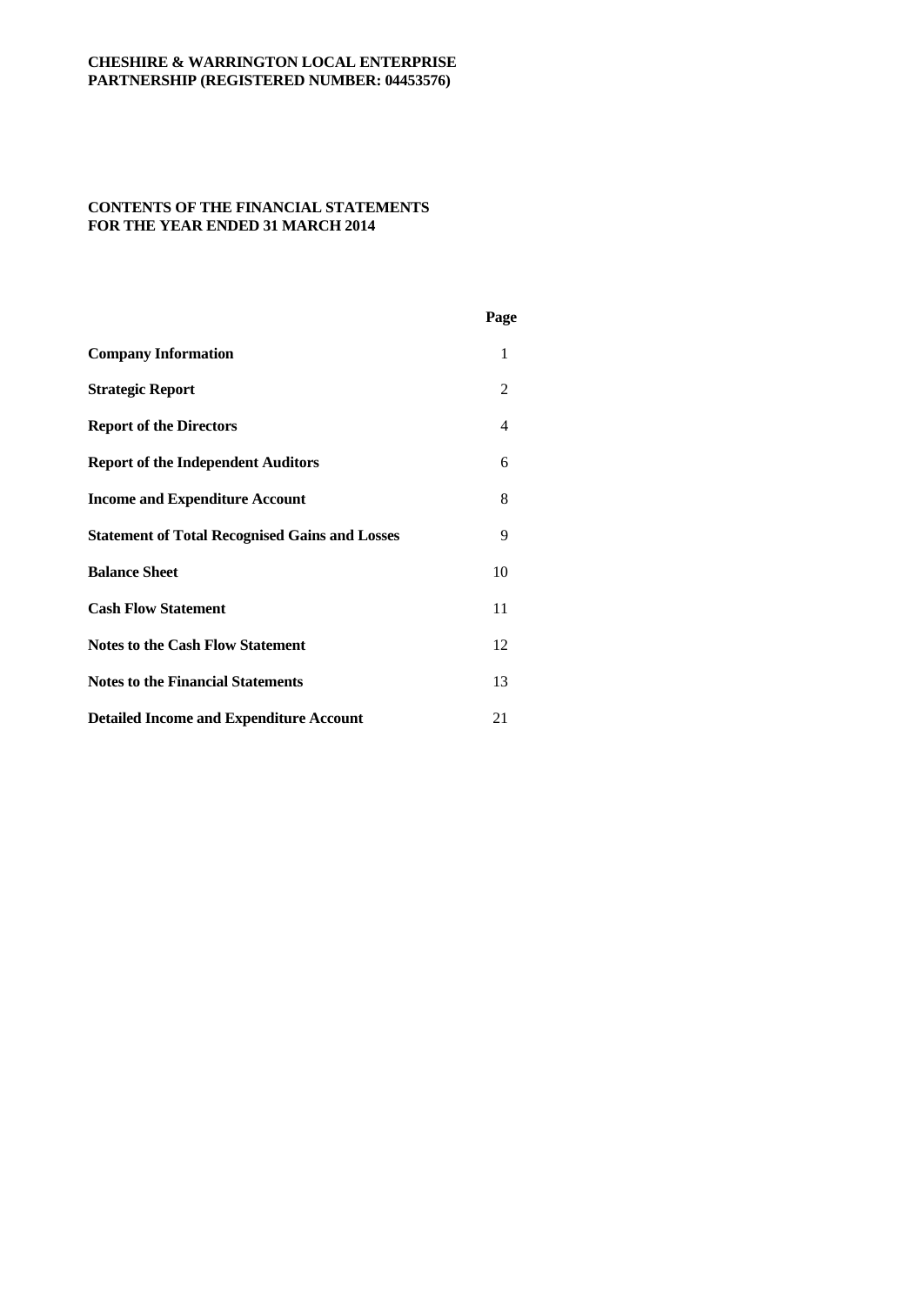## **CHESHIRE & WARRINGTON LOCAL ENTERPRISE PARTNERSHIP**

## **COMPANY INFORMATION FOR THE YEAR ENDED 31 MARCH 2014**

# **DIRECTORS:** C A Gaskell

H R Hopwood N R Schofield T J Wheeler M K Jones R P Davis G A Barlow T E M David M J Ashcroft P Waterman H L Morrissey M E Jones T P O'Neill C Baker

# **REGISTERED OFFICE:** Richmond House

Gadbrook Business Centre Rudheath Northwich Cheshire CW9 7TN

**REGISTERED NUMBER:** 04453576 (England and Wales)

**SENIOR STATUTORY AUDITOR:** Michael Benson

**AUDITORS:** Murray Smith LLP

Chartered Accountants Statutory Auditor Darland House 44 Winnington Hill Northwich Cheshire CW8 1AU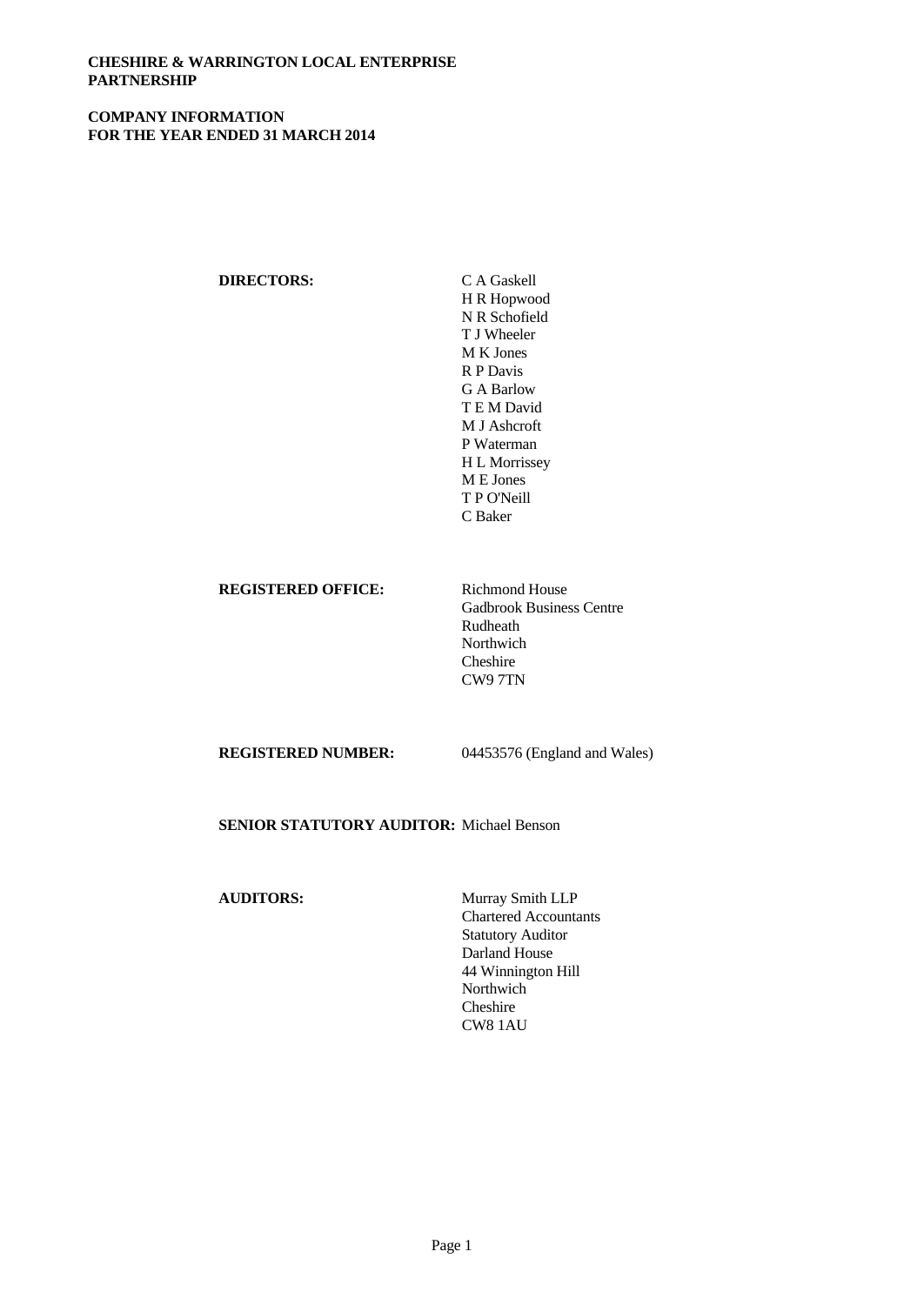## **STRATEGIC REPORT FOR THE YEAR ENDED 31 MARCH 2014**

The directors present their Strategic report, together with the Directors' report, the financial statements and auditors' report, for Cheshire & Warrington Local Enterprise Partnership ("the Company") for the year ended 31 March 2014.

### **BUSINESS REVIEW**

The income and expenditure account is set out on page 8. The surplus for the year of £226,257 has been transferred to reserves (2013: £38,943).

The financial year 2013/14 may well become to be seen as a seminal year for Local Enterprise Partnerships (LEPs). Although the majority were established in 2011 apart from bringing together leaders from the public, private, education and third sectors and preparing an economic growth plan, they lacked a real focus. That changed with Lord Heseltine's report "No Stone Unturned in Pursuit of Growth" and in Government's subsequent response.

LEPs were suddenly put in the front line to not only establish economic growth plans but to work with local partners to identify investment opportunities, to prioritise them, undertake an initial appraisal of the projects and then manage the application process into the competitive, newly established Local Growth Fund.

In parallel to this work LEPs were charged with preparing the European Structural Investment Fund proposals for the 2014- 2020 programme. Although this will be a national programme, for the first time LEP geographies were to be the building blocks with allocations being made on a LEP area basis.

Sitting behind this new activity, LEPs were still responsible for investing their Growing Places Fund allocations which had been made to help "unlock" stalled employment and residential development schemes.

LEPs had also been charged with agreeing with their Local Transport Authorities submissions for the national "Pinch-point" programmes.

Additional responsibilities for LEPs included skills and employment with a particular focus on ensuring that skills provision is increasingly demand-led, increasing the number of apprenticeships and driving the deployment of broadband infrastructure.

Cheshire and Warrington LEP has successfully managed all these responsibilities.

In July 2014, it was announced that Cheshire and Warrington had been awarded £142.7m under the Local Growth Fund. This was in addition to the £123m allocation for the 2014-2020 ESIF programme.

Included in the Local Growth Fund award is £12.1m for Skills Capital developments across Cheshire and Warrington to support the current and future workforce.

Four projects have been supported under the Growing Places Fund,including aloan to Warrington Borough Council to help open Omega North which is now recognised as the pre-eminent logistics site in the north of England.

In April 2013 it was confirmed that under tranche 3 of the "Pinch-point" programme a road improvement scheme at M57 junction 7 would be supported together with technology improvement schemes at five other locations.

Recognising the increasing responsibilities that LEPs are being asked to undertake, the LEP is now registered as a company limited by guarantee and has formally changed its name to the Cheshire and Warrington Local Enterprise Partnership.

### **PRINCIPAL RISKS AND UNCERTAINTIES**

The principal risk facing the Company arises from reliance on national and local government funding.

The Company's senior management regularly review this risk and the potential impact on the Company and take mitigating action as necessary.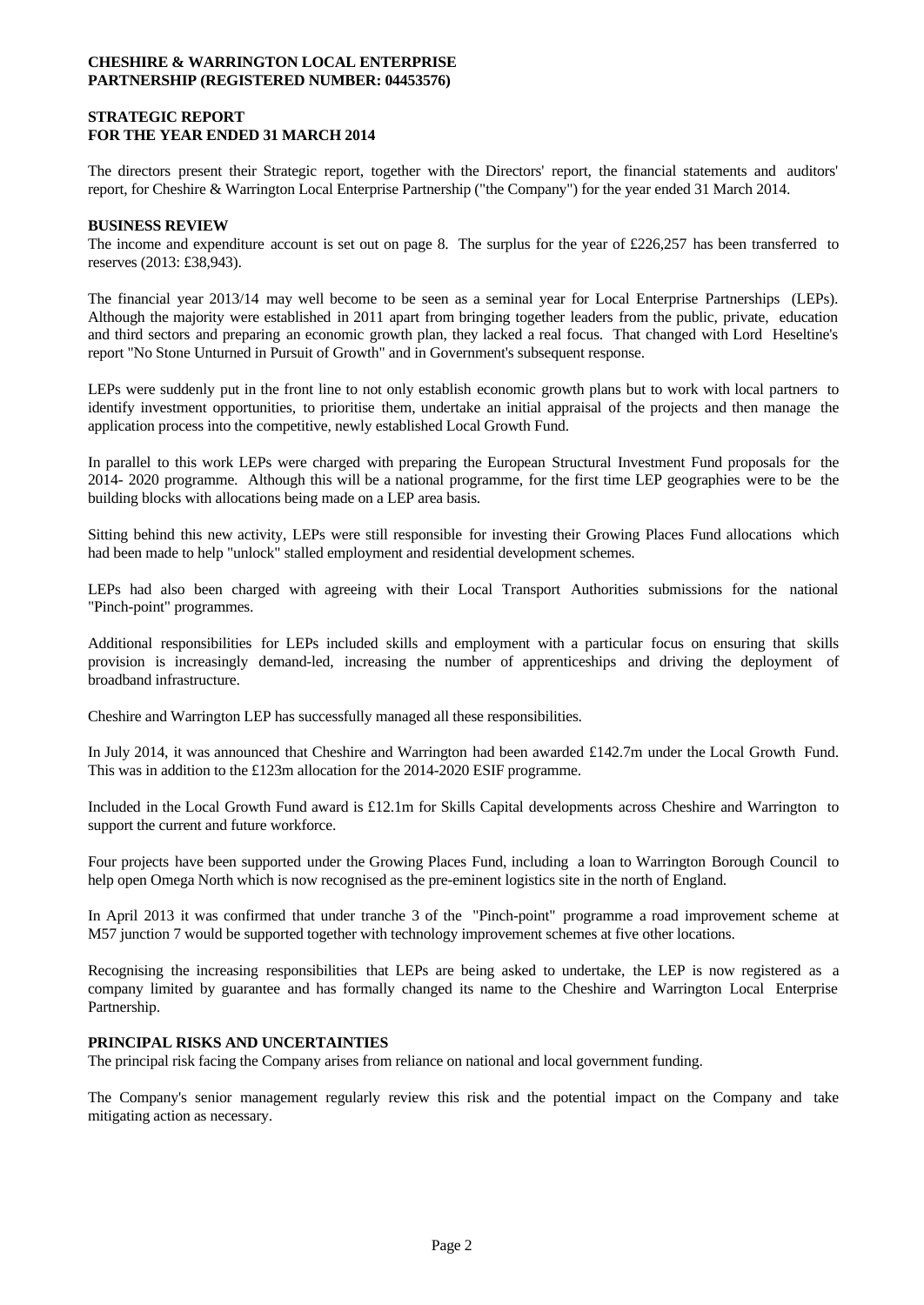## **STRATEGIC REPORT FOR THE YEAR ENDED 31 MARCH 2014**

## **GOING CONCERN**

The directors have a reasonable expectation that the Company has adequate resources to continue in operational existence for the foreseeable future. Thus they continue to adopt the going concern basis in preparing the annual financial statements.

# **ON BEHALF OF THE BOARD:**

C A Gaskell - Director

11 December 2014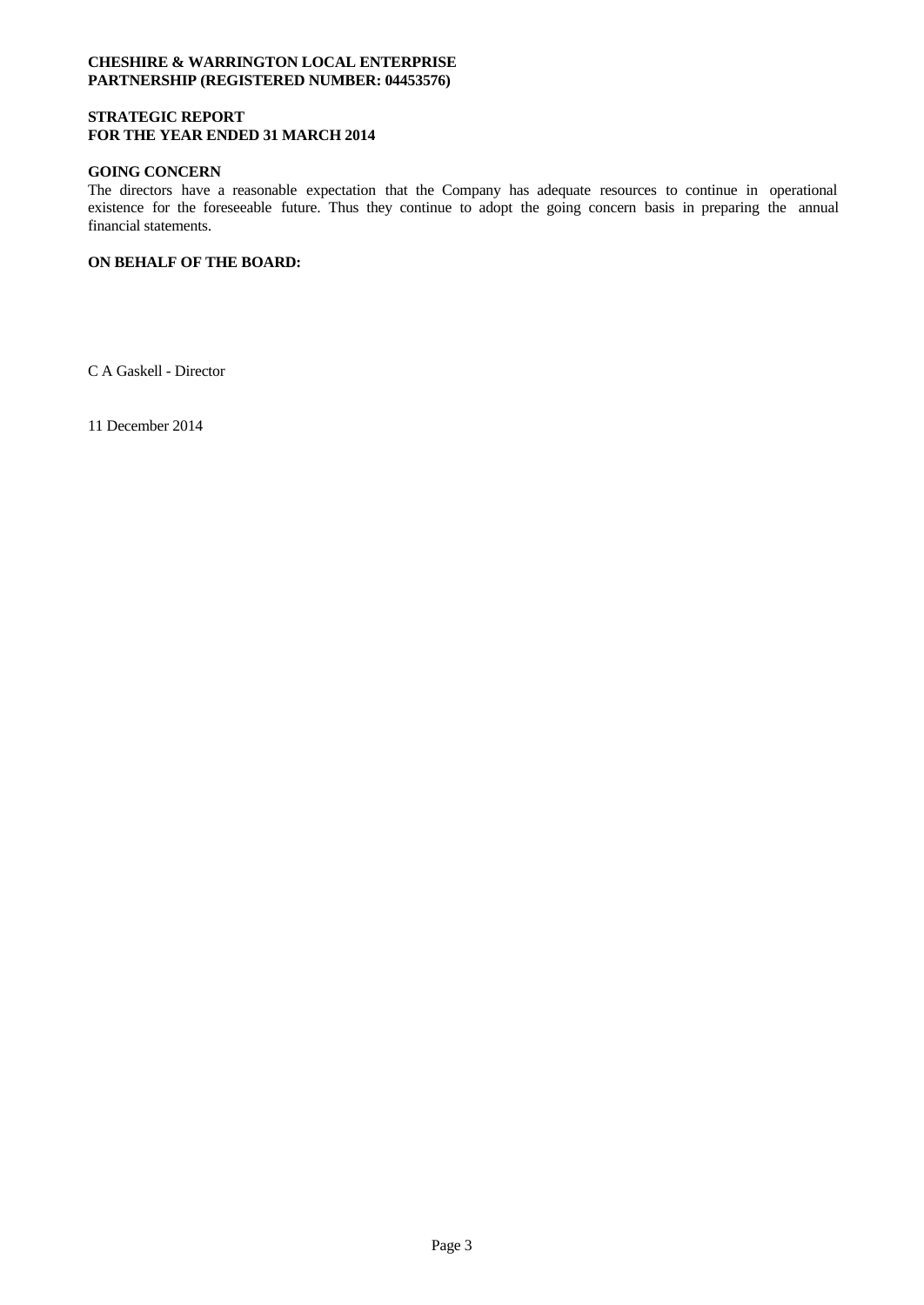## **REPORT OF THE DIRECTORS FOR THE YEAR ENDED 31 MARCH 2014**

The directors present their report with the financial statements of the company for the year ended 31 March 2014.

### **DIVIDENDS**

As the company is limited by guarantee it makes no distributions by dividends or any other means.

## **DIRECTORS**

H R Hopwood has held office during the whole of the period from 1 April 2013 to the date of this report.

Other changes in directors holding office are as follows:

C A Gaskell - appointed 1 November 2013 N R Schofield - appointed 1 November 2013 T J Wheeler - appointed 1 November 2013 A G Farrall - resigned 1 November 2013 M K Jones - appointed 1 November 2013 A D Manley - resigned 1 November 2013 R P Davis - appointed 1 November 2013 C R D Seward - resigned 1 November 2013 C Simpson - appointed 13 May 2013 - resigned 1 November 2013 G A Barlow - appointed 1 November 2013 T E M David - appointed 1 November 2013 M J Ashcroft - appointed 1 November 2013 P Waterman - appointed 1 November 2013 H L Morrissey - appointed 1 November 2013 M E Jones - appointed 1 November 2013 T P O'Neill - appointed 1 November 2013 C Baker - appointed 1 November 2013

### **EMPLOYMENT POLICIES**

The company is committed to the principle of equal opportunities in employment and to ensuring that all employees receive fair treatment irrespective of their sex, religion, ethnic origin, or disability. The company is committed to improving the skills of its people. Through training and development and nurturing a culture in which they feel valued, the company encourages them to work to their full potential. The company has regular and open communication channels to involve staff in business developments.

### **CORPORATE GOVERNANCE**

The Board is committed to high standards of corporate governance and meets regularly. A number of matters are reserved for the Board's approval including the overall strategy for the company, annual budgets and business plans, major items of expenditure on projects and funding requirements from key stakeholders.

The Board has delegated responsibilities to the following committees, formally constituted with terms of reference:

Finance and Audit Committee M J Ashcroft T J Wheeler N R Schofield

The Finance and Audit Committee oversees the effective operation of financial control and management reporting, and makes recommendations on the appointment of external auditors.

Appointments and Remuneration Committee T E M David C Gaskell M Jones

Appointments and Remuneration Committee oversees the identification and recommendation of the new directors to the Board and all strategy and policy matters on salaries and terms of employment of company employees.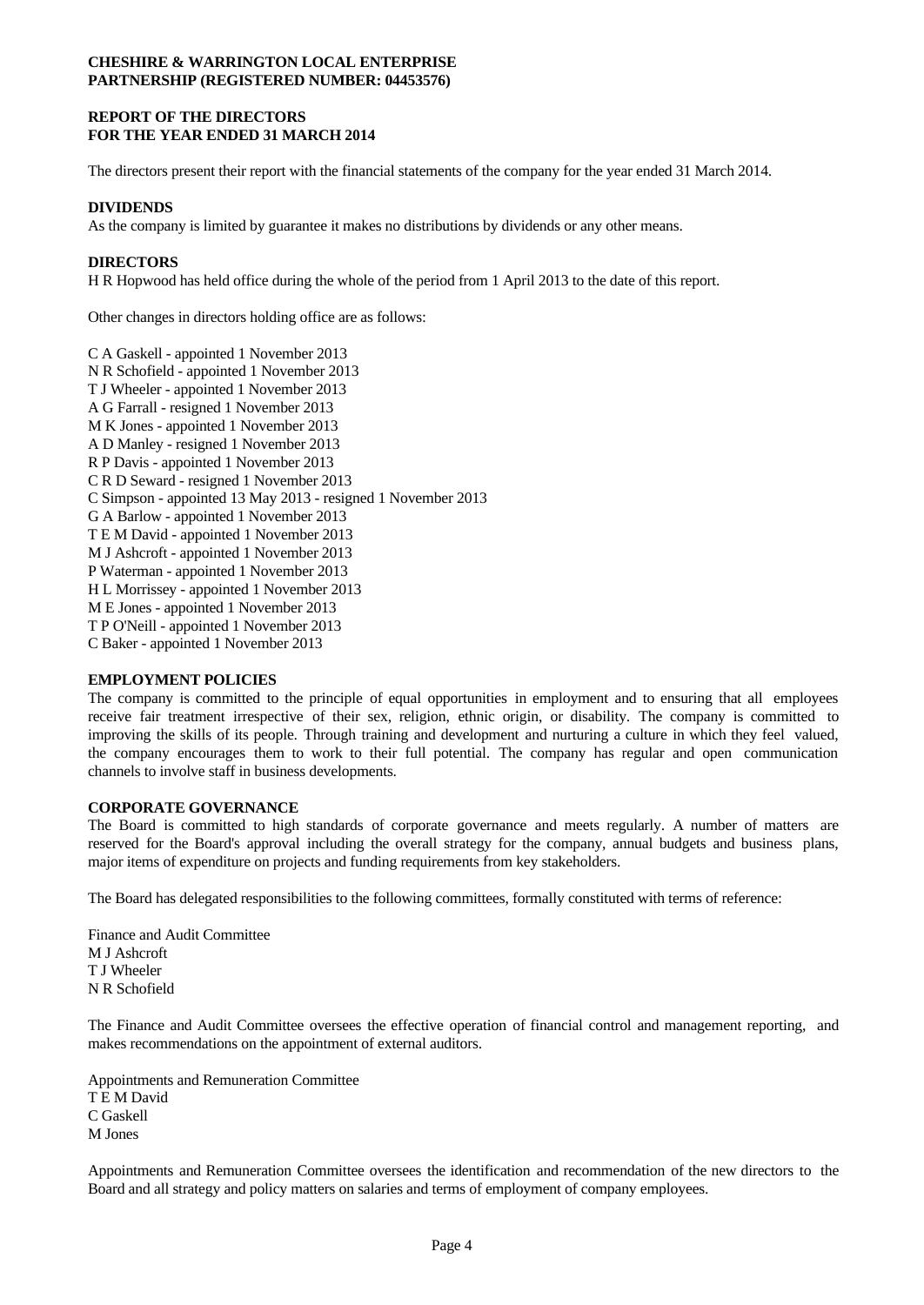### **REPORT OF THE DIRECTORS FOR THE YEAR ENDED 31 MARCH 2014**

### **STATEMENT OF DIRECTORS' RESPONSIBILITIES**

The directors are responsible for preparing the Report of the Directors and the financial statements in accordance with applicable law and regulations.

Company law requires the directors to prepare financial statements for each financial year. Under that law the directors have elected to prepare the financial statements in accordance with United Kingdom Generally Accepted Accounting Practice (United Kingdom Accounting Standards and applicable law). Under company law the directors must not approve the financial statements unless they are satisfied that they give a true and fair view of the state of affairs of the company and of the surplus or deficit of the company for that period. In preparing these financial statements, the

- 
- 
- directors are required to:<br>
select suitable accounting policies and then apply them consistently;<br>
make judgements and accounting estimates that are reasonable and prudent;<br>
state whether applicable accounting standa
- explained in the financial statements;<br>prepare the financial statements on the going concern basis unless it is inappropriate to presume that the company will continue in business.

The directors are responsible for keeping adequate accounting records that are sufficient to show and explain the company's transactions and disclose with reasonable accuracy at any time the financial position of the company and enable them to ensure that the financial statements comply with the Companies Act 2006. They are also responsible for safeguarding the assets of the company and hence for taking reasonable steps for the prevention and detection of fraud and other irregularities.

### **STATEMENT AS TO DISCLOSURE OF INFORMATION TO AUDITORS**

So far as the directors are aware, there is no relevant audit information (as defined by Section 418 of the Companies Act 2006) of which the company's auditors are unaware, and each director has taken all the steps that he or she ought to have taken as a director in order to make himself or herself aware of any relevant audit information and to establish that the company's auditors are aware of that information.

### **AUDITORS**

The auditors, Murray Smith LLP, will be proposed for re-appointment at the forthcoming Annual General Meeting.

### **ON BEHALF OF THE BOARD:**

C A Gaskell - Director

11 December 2014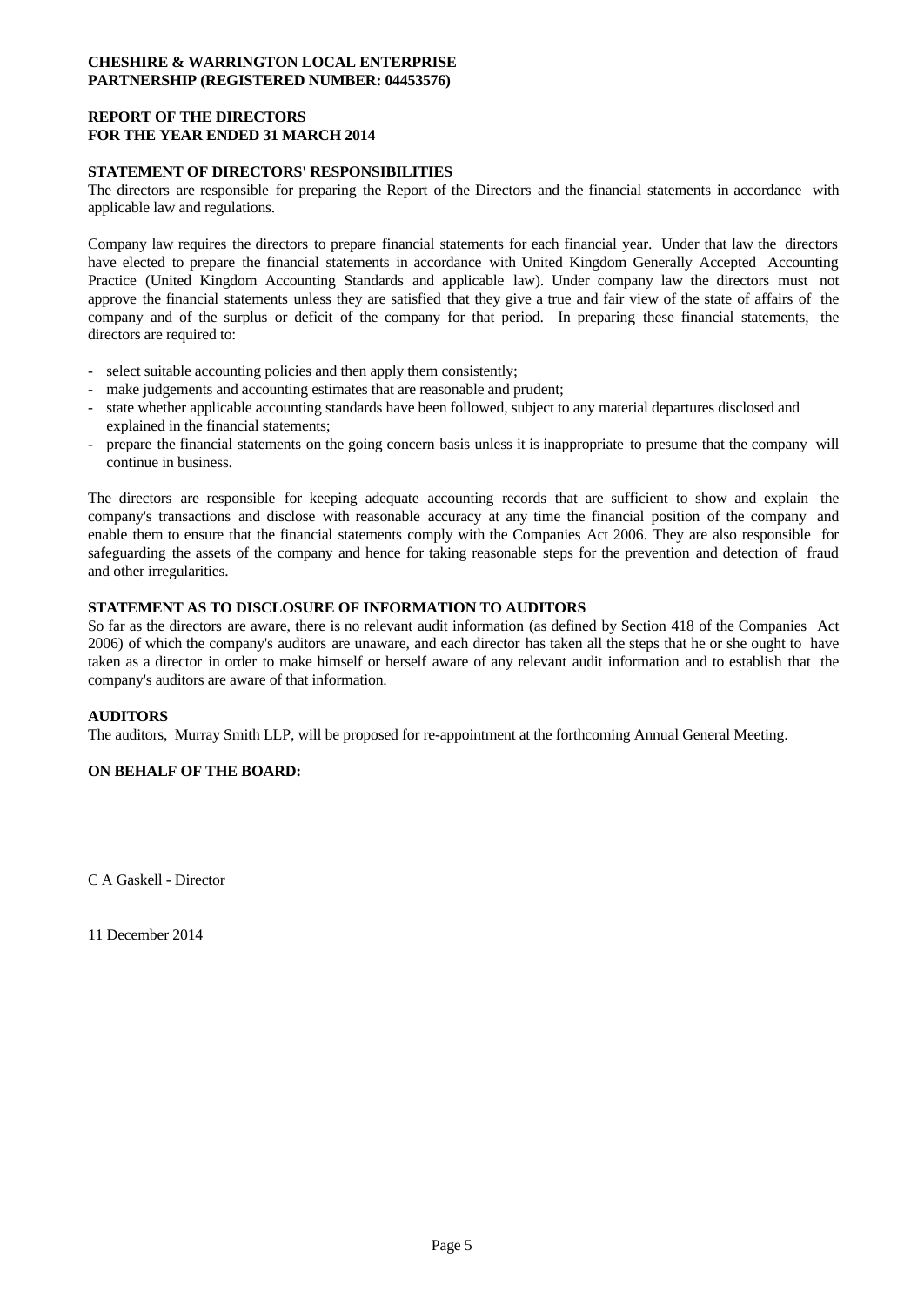### **REPORT OF THE INDEPENDENT AUDITORS TO THE MEMBERS OF CHESHIRE & WARRINGTON LOCAL ENTERPRISE PARTNERSHIP**

We have audited the financial statements of Cheshire & Warrington Local Enterprise Partnership for the year ended 31 March 2014 on pages eight to twenty. The financial reporting framework that has been applied in their preparation is applicable law and United Kingdom Accounting Standards (United Kingdom Generally Accepted Accounting Practice).

This report is made solely to the company's members, as a body, in accordance with Chapter 3 of Part 16 of the Companies Act 2006. Our audit work has been undertaken so that we might state to the company's members those matters we are required to state to them in a Report of the Auditors and for no other purpose. To the fullest extent permitted by law, we do notaccept or assume responsibility to anyone other than the company and the company's members as a body, for our audit work, for this report, or for the opinions we have formed.

### **Respective responsibilities of directors and auditors**

As explained more fully in the Statement of Directors' Responsibilities set out on page five, the directors are responsible for the preparation of the financial statements and for being satisfied that they give a true and fair view. Our responsibility is to audit and express an opinion on the financial statements in accordance with applicable law and International Standards on Auditing (UK and Ireland). Those standards require us to comply with the Auditing Practices Board's Ethical Standards for Auditors.

### **Scope of the audit of the financial statements**

An audit involves obtaining evidence about the amounts and disclosures in the financial statements sufficient to give reasonable assurance that the financial statements are free from material misstatement, whether caused by fraud or error. This includes an assessment of: whether the accounting policies are appropriate to the company's circumstances and have been consistently applied and adequately disclosed; the reasonableness of significant accounting estimates made by the directors; and the overall presentation of the financial statements. In addition, we read all the financial and non-financial information in the Strategic Report and the Report of the Directors to identify material inconsistencies with the audited financial statements and to identify any information that is apparently materially incorrect based on, or materially inconsistent with, the knowledge acquired by us in the course of performing the audit. If we become aware of any apparent material misstatements or inconsistencies we consider the implications for our report.

### **Opinion on financial statements**

- In our opinion the financial statements:<br>- give a true and fair view of the state of the company's affairs as at 31 March 2014 and of its surplus for the year then
- ended;<br>- have been properly prepared in accordance with United Kingdom Generally Accepted Accounting Practice; and<br>- have been prepared in accordance with the requirements of the Companies Act 2006.
- 

### **Opinion on other matter prescribed by the Companies Act 2006**

In our opinion the information given in the Strategic Report and the Report of the Directors for the financial year for which the financial statements are prepared is consistent with the financial statements.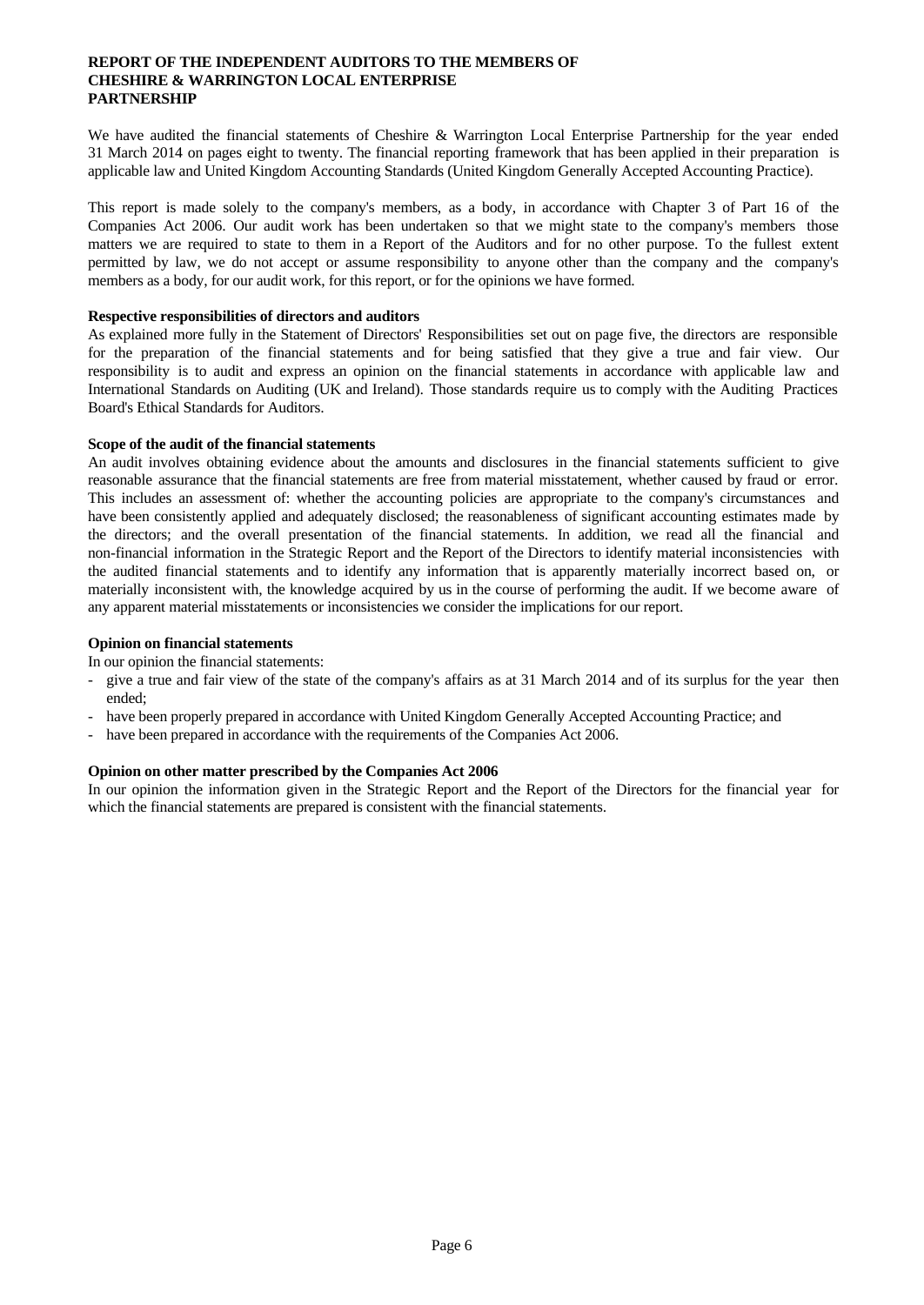## **REPORT OF THE INDEPENDENT AUDITORS TO THE MEMBERS OF CHESHIRE & WARRINGTON LOCAL ENTERPRISE PARTNERSHIP**

### **Matters on which we are required to report by exception**

We have nothing to report in respect of the following matters where the Companies Act 2006 requires us to report to you

- if, in our opinion:<br>- adequate accounting records have not been kept, or returns adequate for our audit have not been received from
- branches not visited by us; or<br>the financial statements are not in agreement with the accounting records and returns; or<br>ertain disclosures of directors' remuneration specified by law are not made; or<br>we have not received
- 
- 

Michael Benson (Senior Statutory Auditor) for and on behalf of Murray Smith LLP Chartered Accountants Statutory Auditor Darland House 44 Winnington Hill **Northwich** Cheshire CW8 1AU

11 December 2014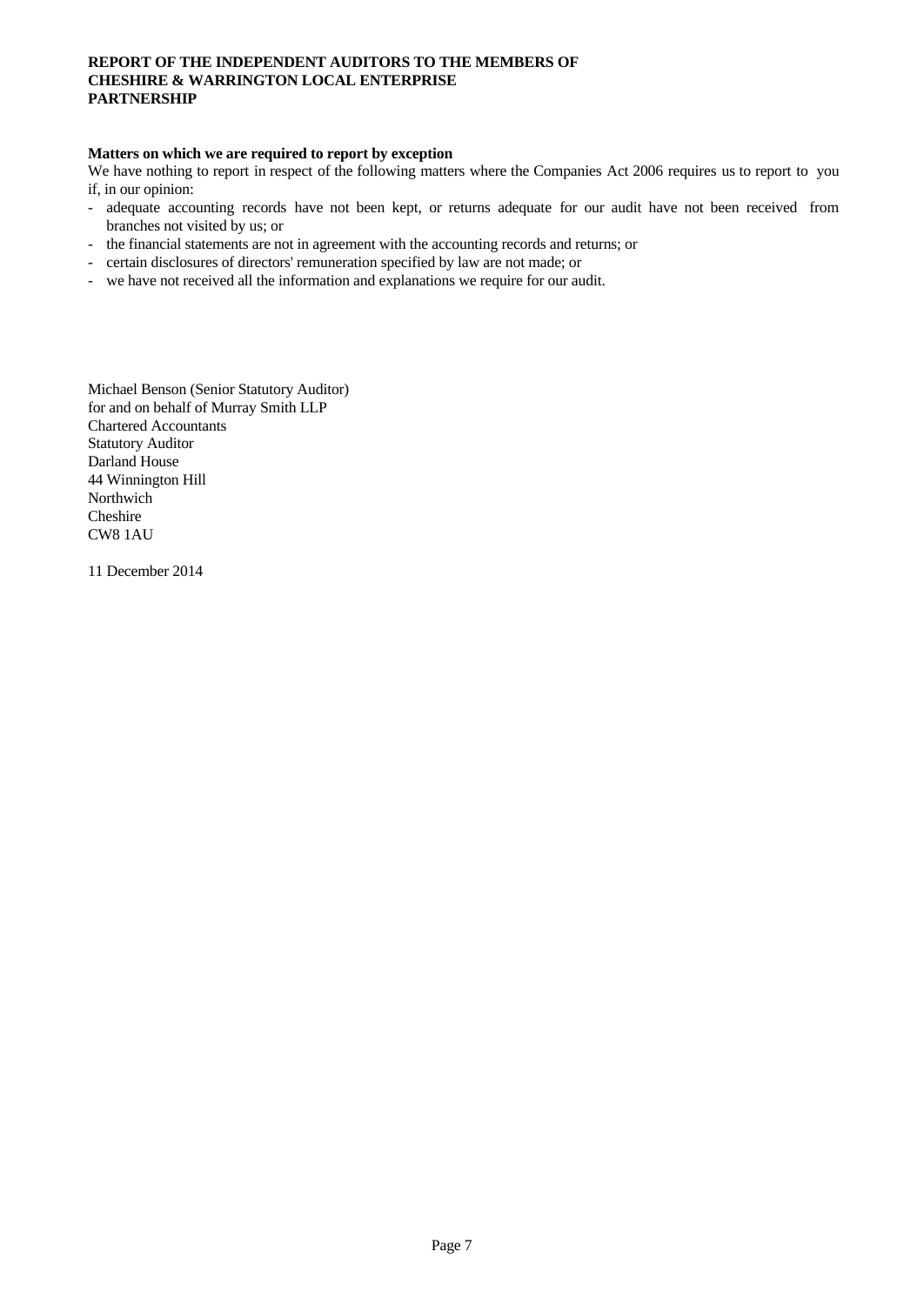# **INCOME AND EXPENDITURE ACCOUNT FOR THE YEAR ENDED 31 MARCH 2014**

|                                                                 |              | 2014      | 2013      |
|-----------------------------------------------------------------|--------------|-----------|-----------|
|                                                                 | <b>Notes</b> | $\pounds$ | $\pounds$ |
| <b>TURNOVER</b>                                                 |              | 991,422   | 371,786   |
| Cost of sales                                                   |              | 300,136   | 130,392   |
| <b>GROSS SURPLUS</b>                                            |              | 691,286   | 241,394   |
| Administrative expenses                                         |              | 464,029   | 206,451   |
| <b>OPERATING SURPLUS</b>                                        | 3            | 227,257   | 34,943    |
| Other finance income                                            | 10           |           | 4,000     |
|                                                                 |              | 227,257   | 38,943    |
| Other finance costs                                             | 10           | 1,000     |           |
| <b>SURPLUS ON ORDINARY ACTIVITIES</b><br><b>BEFORE TAXATION</b> |              | 226,257   | 38,943    |
| Tax on surplus on ordinary activities                           | 4            |           |           |
| <b>SURPLUS FOR THE FINANCIAL YEAR</b>                           |              | 226,257   | 38,943    |
| Retained surplus brought forward                                |              | 47,513    | 92,570    |
|                                                                 |              | 273,770   | 131,513   |
| Actuarial gain on defined<br>benefit pension scheme             |              | 17,000    | (84,000)  |
| RETAINED SURPLUS CARRIED<br><b>FORWARD</b>                      |              | 290,770   | 47,513    |
|                                                                 |              |           |           |

## **CONTINUING OPERATIONS**

None of the company's activities were acquired or discontinued during the current or previous year.

The notes form part of these financial statements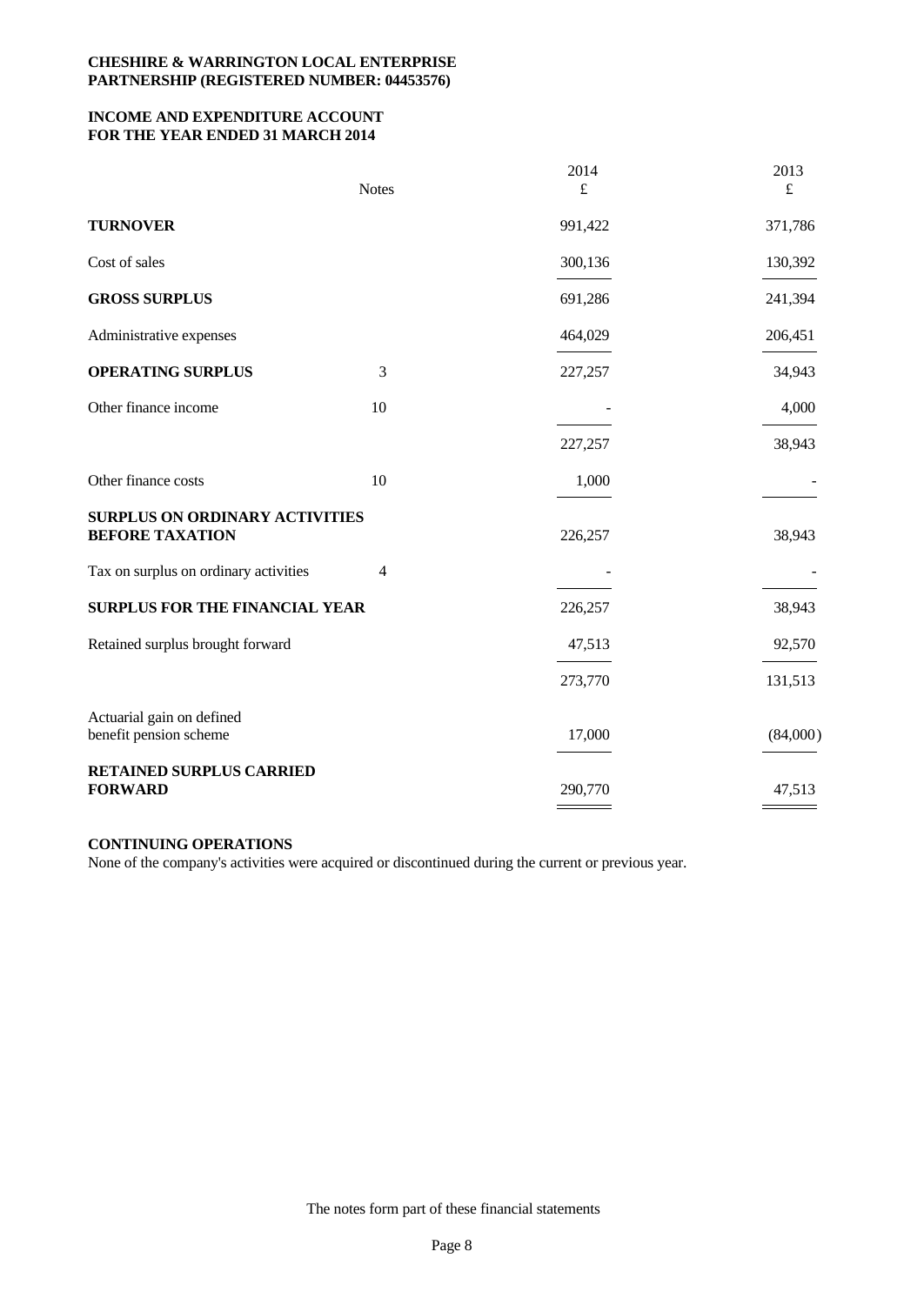## **STATEMENT OF TOTAL RECOGNISED GAINS AND LOSSES FOR THE YEAR ENDED 31 MARCH 2014**

|                                                                              | 2014<br>£         | 2013<br>£         |
|------------------------------------------------------------------------------|-------------------|-------------------|
| <b>SURPLUS FOR THE FINANCIAL YEAR</b><br>Actuarial gain/(loss) on retirement | 226,257           | 38,943            |
| benefit scheme                                                               | 17,000            | (84,000)          |
| <b>TOTAL RECOGNISED GAINS AND LOSSES</b><br><b>RELATING TO THE YEAR</b>      | 243,257<br>______ | (45,057)<br>_____ |

The notes form part of these financial statements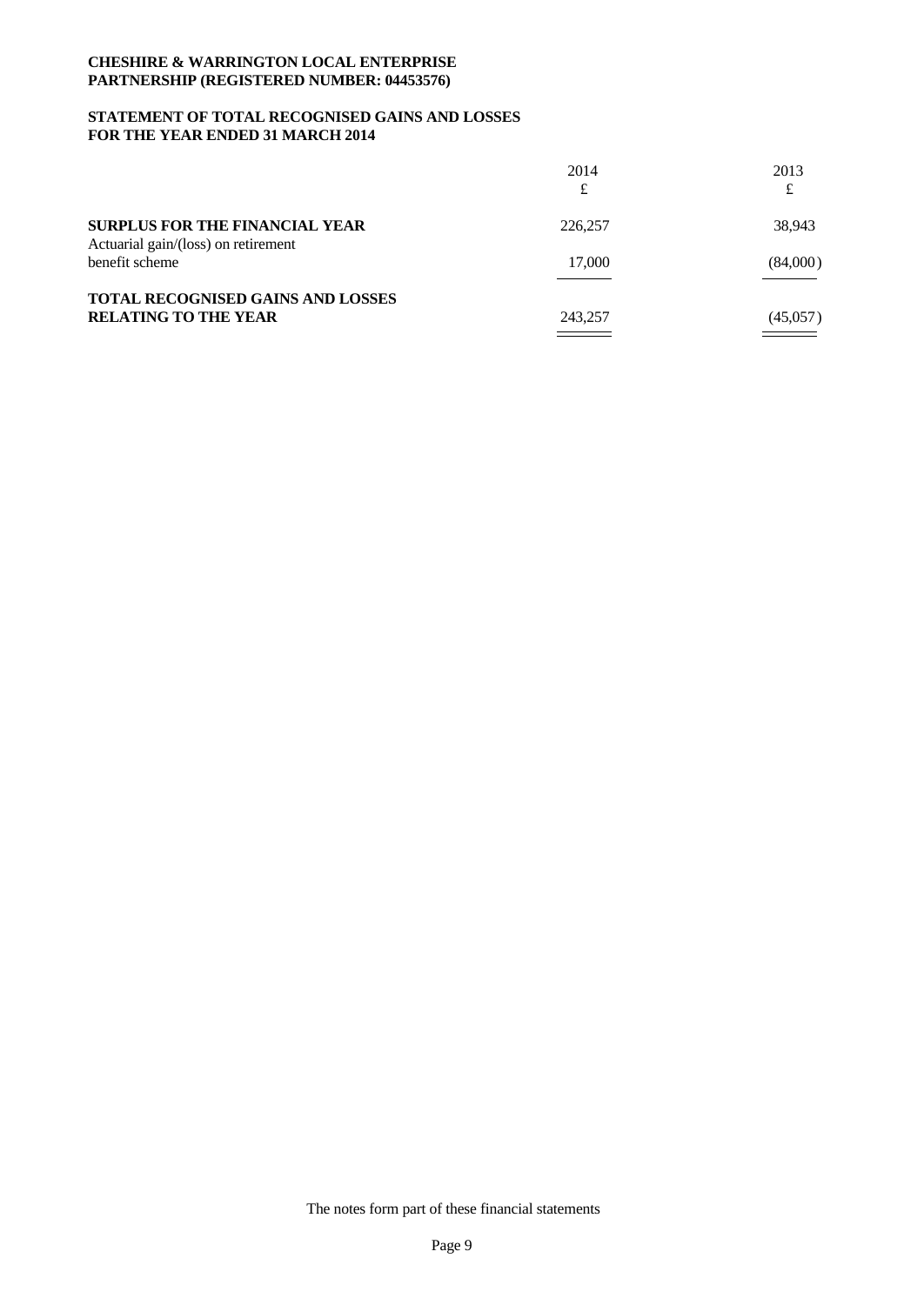## **BALANCE SHEET 31 MARCH 2014**

|                                         |              | 2014      |           | 2013      |           |
|-----------------------------------------|--------------|-----------|-----------|-----------|-----------|
|                                         | <b>Notes</b> | $\pounds$ | $\pounds$ | $\pounds$ | $\pounds$ |
| <b>FIXED ASSETS</b>                     |              |           |           |           |           |
| Tangible assets                         | 5            |           | 12,488    |           | 2,390     |
| <b>CURRENT ASSETS</b>                   |              |           |           |           |           |
| Debtors                                 | 6            | 310,017   |           | 112,211   |           |
| Cash at bank and in hand                |              | 252,333   |           | 120,003   |           |
|                                         |              | 562,350   |           | 232,214   |           |
| <b>CREDITORS</b>                        |              |           |           |           |           |
| Amounts falling due within one year     | 7            | 142,769   |           | 38,730    |           |
| NET CURRENT ASSETS                      |              |           | 419,581   |           | 193,484   |
| TOTAL ASSETS LESS CURRENT               |              |           |           |           |           |
| <b>LIABILITIES</b>                      |              |           | 432,069   |           | 195,874   |
| <b>CREDITORS</b>                        |              |           |           |           |           |
| Amounts falling due after more than one |              |           |           |           |           |
| year                                    | $\,8\,$      |           | (1,299)   |           | (1,361)   |
| PENSION LIABILITY                       | 10           |           | (140,000) |           | (147,000) |
|                                         |              |           |           |           |           |
| NET ASSETS                              |              |           | 290,770   |           | 47,513    |
|                                         |              |           |           |           |           |
| <b>RESERVES</b>                         |              |           |           |           |           |
| Income and expenditure account          |              |           | 290,770   |           | 47,513    |
|                                         | 12           |           | 290,770   |           | 47,513    |
|                                         |              |           |           |           |           |

The financial statements were approved by the Board of Directors on 11 December 2014 and were signed on its behalf by:

C A Gaskell - Director

H R Hopwood - Director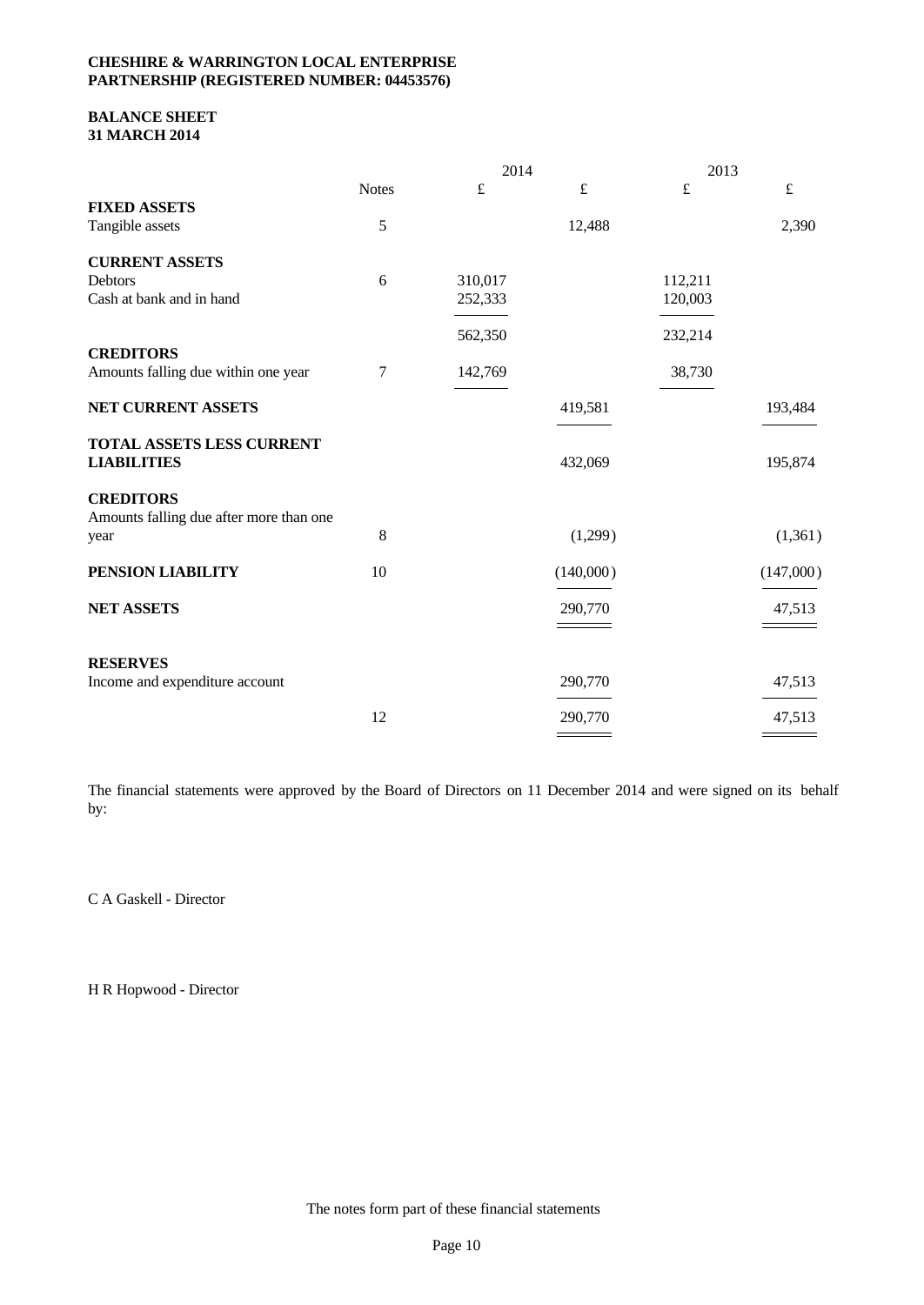# **CASH FLOW STATEMENT FOR THE YEAR ENDED 31 MARCH 2014**

|                                           | <b>Notes</b> | 2014<br>£ | 2013<br>£                |
|-------------------------------------------|--------------|-----------|--------------------------|
| Net cash inflow/(outflow)                 |              |           |                          |
| from operating activities                 |              | 145,766   | (45,584)                 |
| Capital expenditure                       | 2            | (13, 436) | $\overline{\phantom{0}}$ |
| Increase/(decrease) in cash in the period |              | 132,330   | (45,584)                 |
|                                           |              |           |                          |

| <b>Reconciliation of net cash flow</b><br>to movement in net funds | 3 |                    |                     |
|--------------------------------------------------------------------|---|--------------------|---------------------|
| Increase/(decrease) in cash in the period                          |   | 132,330            | (45,584)            |
| Change in net funds resulting<br>from cash flows                   |   | 132,330            | (45,584)            |
| Movement in net funds in the period<br>Net funds at 1 April        |   | 132,330<br>120,003 | (45,584)<br>165,587 |
| Net funds at 31 March                                              |   | 252,333            | 120,003             |

The notes form part of these financial statements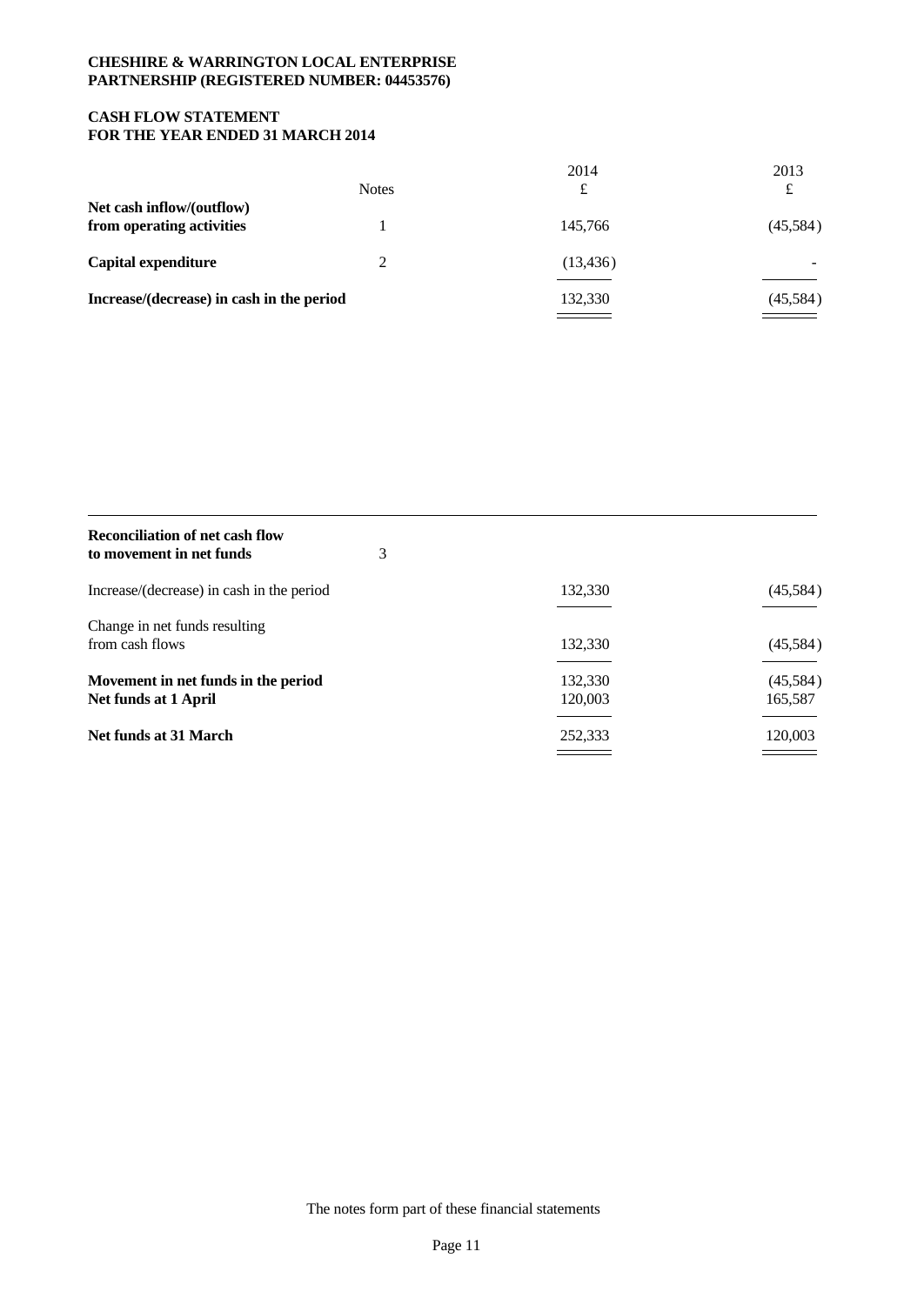## **NOTES TO THE CASH FLOW STATEMENT FOR THE YEAR ENDED 31 MARCH 2014**

### 1. **RECONCILIATION OF OPERATING SURPLUS TO NET CASH INFLOW/(OUTFLOW) FROM OPERATING ACTIVITIES**

|                                                          | 2014      | 2013      |  |
|----------------------------------------------------------|-----------|-----------|--|
|                                                          | £         | £         |  |
| Operating surplus                                        | 227,257   | 34.943    |  |
| Depreciation charges                                     | 3,338     | 1.840     |  |
| Increase in debtors                                      | (197,806) | (70, 348) |  |
| Increase/(decrease) in creditors                         | 103,977   | (16,019)  |  |
| Difference between pension charge and cash contributions | 9.000     | 4,000     |  |
|                                                          |           |           |  |
| Net cash inflow/(outflow) from operating activities      | 145.766   | (45,584)  |  |
|                                                          |           |           |  |

# 2. **ANALYSIS OF CASH FLOWS FOR HEADINGS NETTED IN THE CASH FLOW STATEMENT**

|    |                                          |           | 2014<br>£ | 2013<br>£                |  |
|----|------------------------------------------|-----------|-----------|--------------------------|--|
|    | Capital expenditure                      |           |           |                          |  |
|    | Purchase of tangible fixed assets        |           | (13, 436) | $\overline{\phantom{a}}$ |  |
|    | Net cash outflow for capital expenditure |           | (13, 436) | $\overline{\phantom{0}}$ |  |
| 3. | ANALYSIS OF CHANGES IN NET FUNDS         |           |           |                          |  |
|    |                                          | At 1.4.13 | Cash flow | At<br>31.3.14            |  |
|    |                                          | f         | f         | f                        |  |

|                                       | f<br>ىلە | ىم      | f<br>ىد |  |
|---------------------------------------|----------|---------|---------|--|
| Net cash:<br>Cash at bank and in hand | 120,003  | 132,330 | 252,333 |  |
|                                       | 120,003  | 132,330 | 252,333 |  |
| Total                                 | 120,003  | 132,330 | 252,333 |  |

The notes form part of these financial statements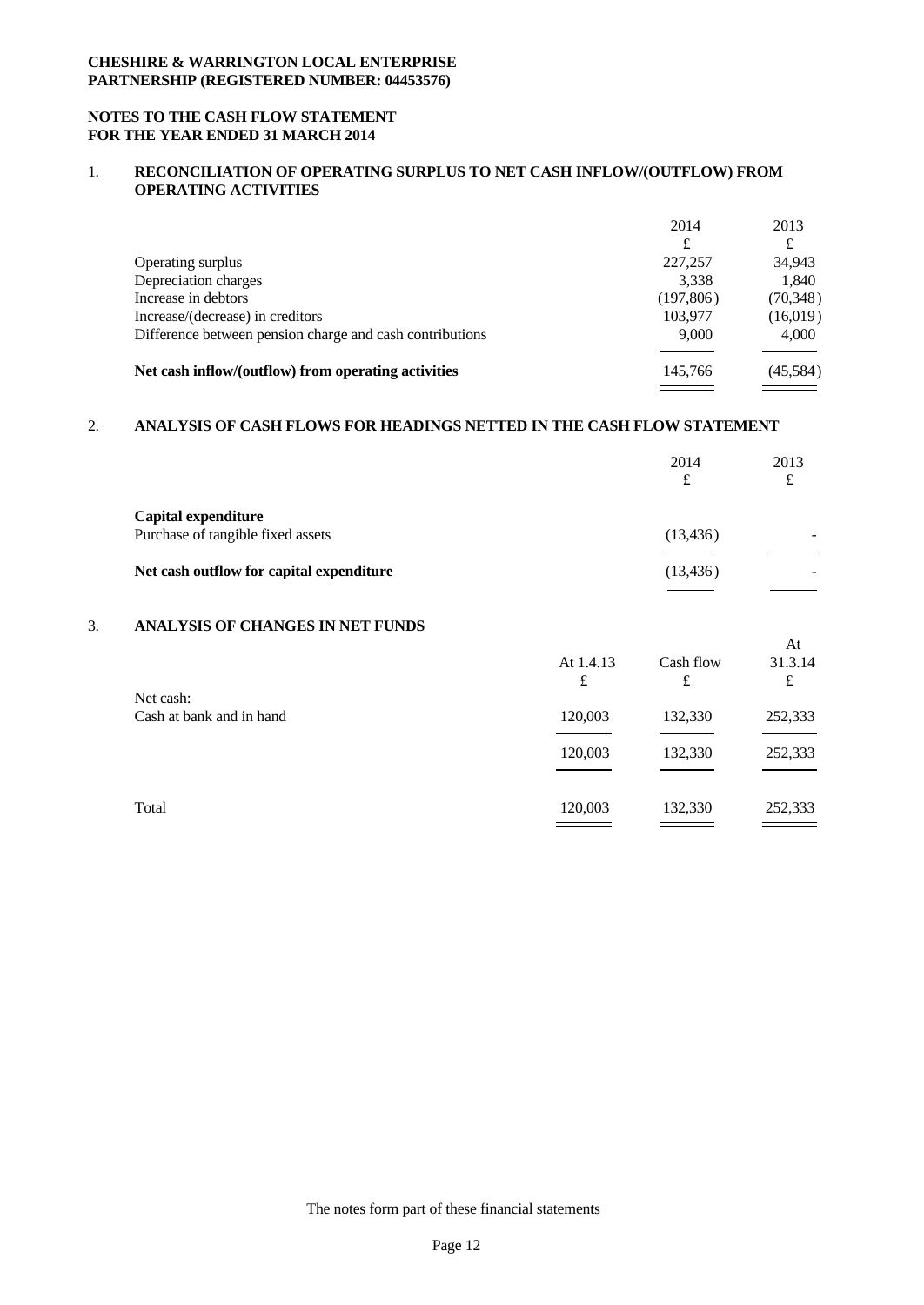### **NOTES TO THE FINANCIAL STATEMENTS FOR THE YEAR ENDED 31 MARCH 2014**

### 1. **ACCOUNTING POLICIES**

#### **Accounting convention**

The financial statements have been prepared under the historical cost accounting convention and in accordance with all applicable Accounting Standards.

### **Turnover**

Turnover represents income from grants and donations received and the invoice value of subscriptions excluding Value Added Tax.

### **Tangible fixed assets**

Fixed assets are stated at cost. Depreciation is being charged by equal annual instalments, commencing with the period in which the assets are first available for use, so as to write off each asset's cost, less any residual value, over its expected useful economic life. The following rates of depreciation have been used:-

| Computer equipment  | - 33.3% Straight line |
|---------------------|-----------------------|
| Fixtures & Fittings | - 20% Straight line   |

### **Deferred tax**

Deferred tax is recognised in respect of all timing differences that have originated but not reversed at the balance sheet date.

### **Pension costs and other post-retirement benefits**

For defined benefit schemes the amount charged to the income and expenditure account in respect of pension costs and other post retirement benefits is the estimated regular cost of providing the benefits accrued in the year, adjusted to reflect variations from that cost. The interest cost and expected return on assets are included within other finance costs. Actuarial gains and losses arising from new valuations and from updating valuations to the balance sheet date are recognised in the Statement of Total Recognised Gains and Losses.

Defined benefit schemes are funded, with assets held separately from the company in separate trustee administered funds. Full actuarial valuations, by a professionally qualified actuary, are obtained at least every three years, and updated to reflect current conditions at each balance sheet date. The pension scheme assets are measured at fair value. The pension scheme liabilities are measured using the projected unit method and discounted at the current rate of return on a high quality corporate bond of equivalent term and currency. A pension scheme asset is recognised on the balance sheet only to the extentthat the surplus may be recovered by reduced future contributions or to the extent that the trustees have agreed a refund from the scheme at the balance sheet date. A pension scheme liability is recognised to the extent that the company has a legal or constructive obligation to settle the liability.

### **Capital grants**

These are treated as a deferred reserve and written off over the lifetime of the related assets.

#### **Taxation**

The company is a grant aided local agency organisation and its economic advisory activities are wholly maintained by contributions from altruistic member organisations. As a result the net surplus arising from these activities is treated as non-trading by virtue of Section 79 of the Income and Corporation Taxes Act 1988. The company is liable to corporation tax on bank interest and other investment income.

#### **Grants**

The income from grants is released to the profit and loss account as to apply the accruals concept of matching income and expenditure. Income is only recognised when there is reasonable assurance that the grant will be received.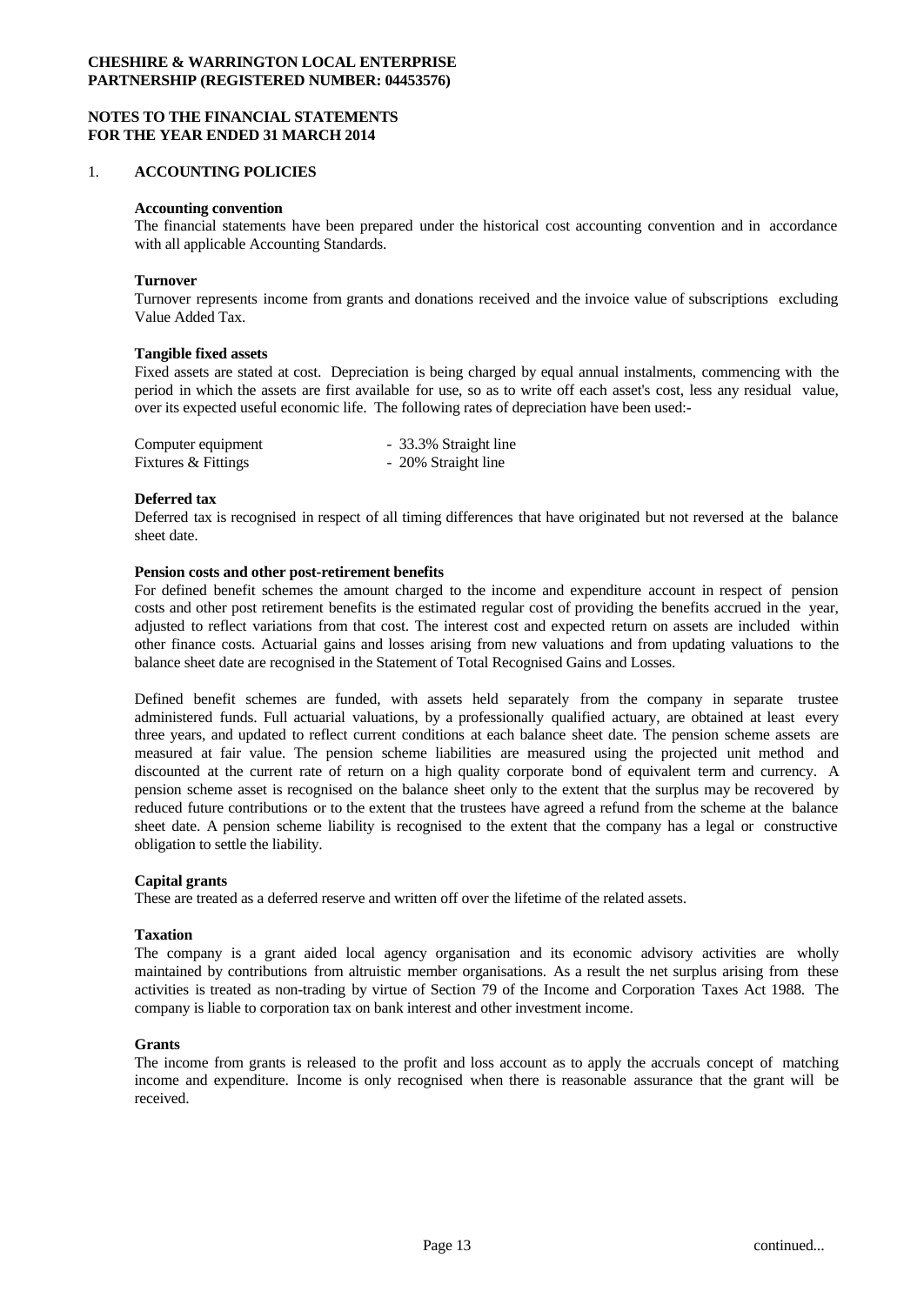### **NOTES TO THE FINANCIAL STATEMENTS - continued FOR THE YEAR ENDED 31 MARCH 2014**

## 2. **STAFF COSTS**

|                                                                                   | 2014<br>£   | 2013<br>£ |
|-----------------------------------------------------------------------------------|-------------|-----------|
| Wages and salaries                                                                | 213,744     | 137,923   |
| Social security costs                                                             | 21,526      | 13,928    |
| Other pension costs                                                               | 30,600      | 25,750    |
|                                                                                   | 265,870     | 177,601   |
| The average monthly number of employees during the year was as follows:           |             |           |
|                                                                                   | 2014        | 2013      |
| Employees                                                                         | 6           | 3         |
|                                                                                   |             |           |
| <b>OPERATING SURPLUS</b>                                                          |             |           |
| The operating surplus is stated after charging:                                   |             |           |
|                                                                                   | 2014        | 2013      |
|                                                                                   | $\mathbf f$ | $\pounds$ |
| Depreciation - owned assets                                                       | 3,338       | 1,840     |
| Auditors' remuneration                                                            | 3,250       | 2,850     |
| Accountancy                                                                       | 4,338       | 4,238     |
| Directors' remuneration                                                           |             |           |
|                                                                                   | 63,750      | 95,000    |
| Directors' pension contributions to money purchase schemes                        | 8,265       | 16,530    |
| The number of directors to whom retirement benefits were accruing was as follows: |             |           |
| Defined benefit schemes                                                           | 1           | 1         |
|                                                                                   |             |           |

# 4. **TAXATION**

## **Analysis of the tax charge**

No liability to UK corporation tax arose on ordinary activities for the year ended 31 March 2014 nor for the year ended 31 March 2013.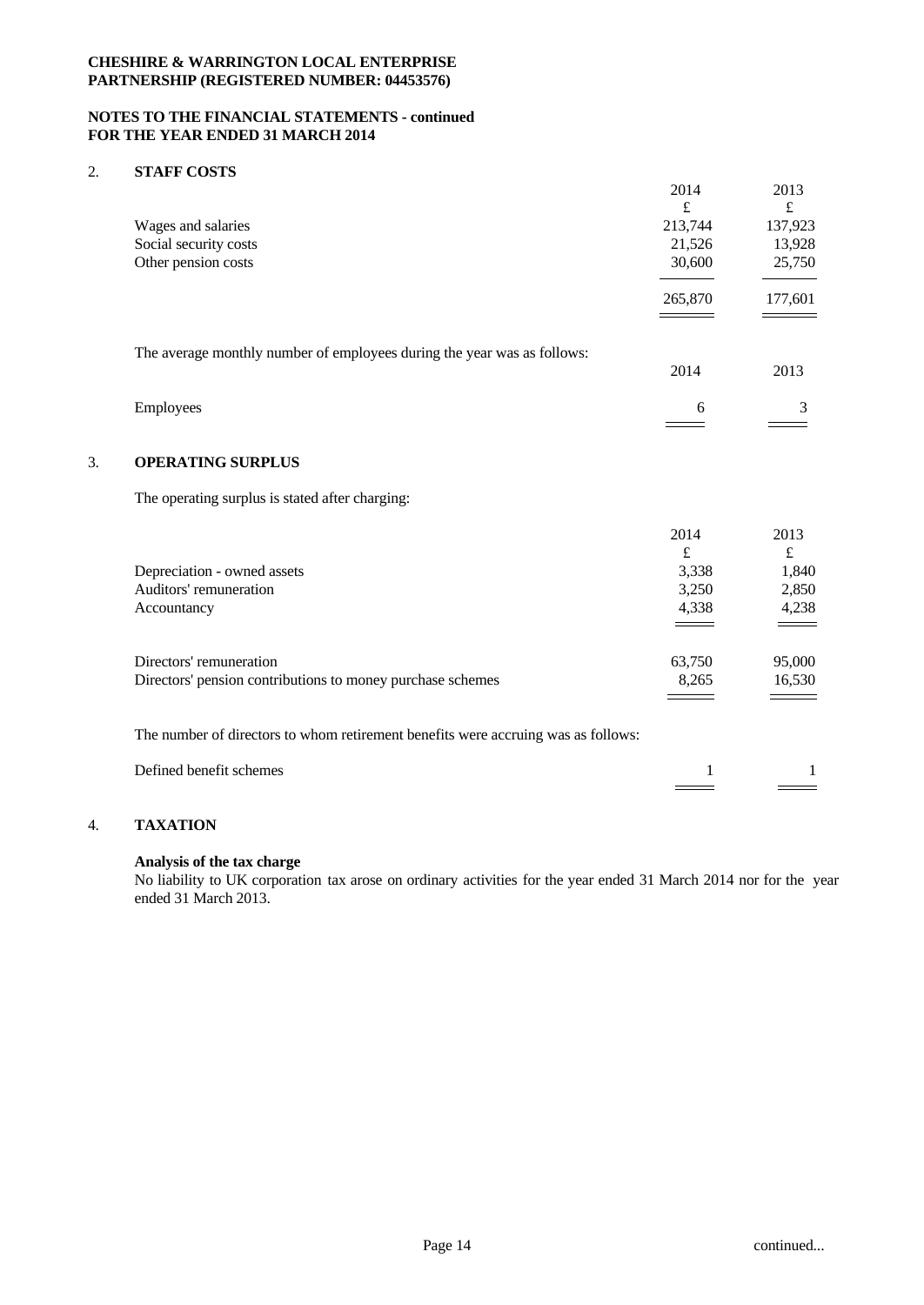## **NOTES TO THE FINANCIAL STATEMENTS - continued FOR THE YEAR ENDED 31 MARCH 2014**

## 4. **TAXATION - continued**

### **Factors affecting the tax charge**

The tax assessed for the year is lower than the standard rate of corporation tax in the UK. The difference is explained below:

| Surplus on ordinary activities before tax                                                                             | 2014<br>£<br>226,257 | 2013<br>£<br>38,943 |  |
|-----------------------------------------------------------------------------------------------------------------------|----------------------|---------------------|--|
| Surplus on ordinary activities<br>multiplied by the standard rate of corporation tax<br>in the UK of 20% (2013 - 20%) | 45,251               | 7,789               |  |
| Effects of:<br>Income not chargeable as from members                                                                  | (45,251)             | (7,789)             |  |
| Current tax charge                                                                                                    |                      |                     |  |

# 5. **TANGIBLE FIXED ASSETS**

|                       | Fixtures |           |        |  |
|-----------------------|----------|-----------|--------|--|
|                       | and      | Computer  |        |  |
|                       | fittings | equipment | Totals |  |
|                       | £        | £         | £      |  |
| <b>COST</b>           |          |           |        |  |
| At 1 April 2013       | 4,137    | 66,349    | 70,486 |  |
| Additions             | 596      | 12,840    | 13,436 |  |
|                       |          |           |        |  |
| At 31 March 2014      | 4,733    | 79,189    | 83,922 |  |
|                       |          |           |        |  |
| <b>DEPRECIATION</b>   |          |           |        |  |
| At 1 April 2013       | 4,137    | 63,959    | 68,096 |  |
| Charge for year       | 69       | 3,269     | 3,338  |  |
|                       |          |           |        |  |
| At 31 March 2014      | 4,206    | 67,228    | 71,434 |  |
|                       |          |           |        |  |
| <b>NET BOOK VALUE</b> |          |           |        |  |
| At 31 March 2014      | 527      | 11,961    | 12,488 |  |
|                       |          |           |        |  |
| At 31 March 2013      |          | 2,390     | 2,390  |  |
|                       |          |           |        |  |

# 6. **DEBTORS: AMOUNTS FALLING DUE WITHIN ONE YEAR**

|                                | 2014    | 2013                     |  |
|--------------------------------|---------|--------------------------|--|
|                                | £<br>∼  | ىم                       |  |
| Trade debtors                  | 303,597 | 99,804                   |  |
| Other debtors                  | 568     | $\overline{\phantom{0}}$ |  |
| Prepayments and accrued income | 5,852   | 12,407                   |  |
|                                |         |                          |  |
|                                | 310,017 | 112,211                  |  |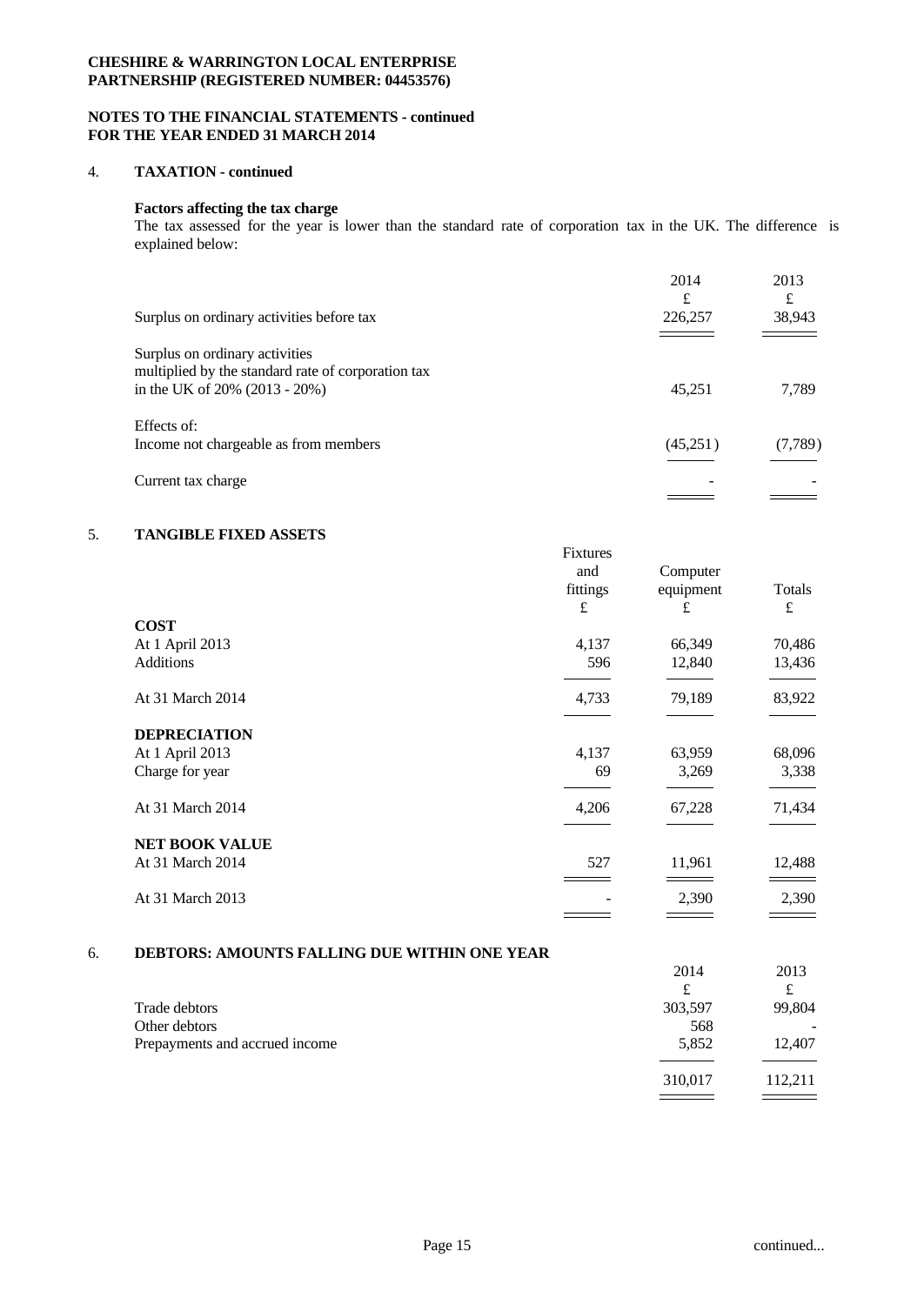### **NOTES TO THE FINANCIAL STATEMENTS - continued FOR THE YEAR ENDED 31 MARCH 2014**

### 7. **CREDITORS: AMOUNTS FALLING DUE WITHIN ONE YEAR**

|              | 2013   |
|--------------|--------|
| $\mathbf{f}$ | £      |
| 93,095       | 22,000 |
| 45,497       | 2,116  |
| 4,177        | 14,614 |
|              |        |
| 142,769      | 38,730 |
|              | 2014   |

# 8. **CREDITORS: AMOUNTS FALLING DUE AFTER MORE THAN ONE YEAR**

|                         | 2014  | 2013                     |
|-------------------------|-------|--------------------------|
|                         |       | $\epsilon$<br>$\tilde{}$ |
| Deferred capital grants | 1,299 | 1,361                    |
|                         | $=$   |                          |

# 9. **OPERATING LEASE COMMITMENTS**

The following operating lease payments are committed to be paid within one year:

|                            |         | Other operating leases |  |
|----------------------------|---------|------------------------|--|
|                            | 2014    | 2013                   |  |
|                            | ₽<br>ىم |                        |  |
| Expiring:                  |         |                        |  |
| Between one and five years | 381     | 381                    |  |
|                            |         |                        |  |

# 10. **EMPLOYEE BENEFIT OBLIGATIONS**

The company participates in a "multi-employer" scheme, "Cheshire Pension Fund", the assets of which are held in a separate trustee administered fund. Contributions are paid into the scheme in accordance with the recommendations of an independent actuary on the basis of triennial valuations.

In accordance with the Scheme's actuarial advice the company is making three lump sum payments of £31,000 each in the years ending 31 March 2015, 2016 and 2017 and increased employer contributions to address the deficit.

The three local authority members have committed to meet any pension deficit should the company not be able to discharge its liabilities.

The latest actuarial valuation was carried out at 31 March 2014.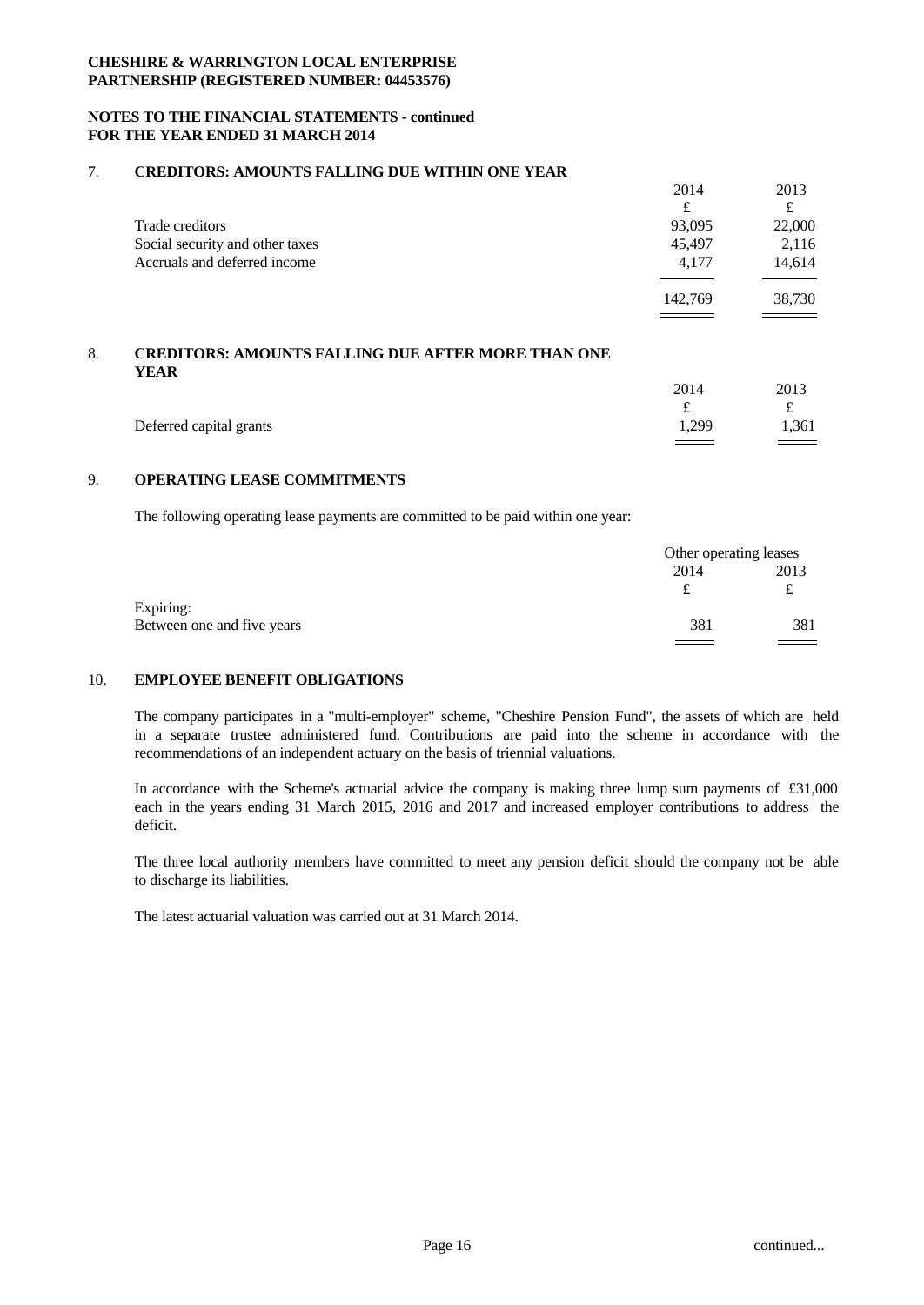### **NOTES TO THE FINANCIAL STATEMENTS - continued FOR THE YEAR ENDED 31 MARCH 2014**

## 10. **EMPLOYEE BENEFIT OBLIGATIONS - continued**

The amounts recognised in the balance sheet are as follows:

|                                       | Defined benefit |               |
|---------------------------------------|-----------------|---------------|
|                                       |                 | pension plans |
|                                       | 2014            | 2013          |
|                                       | £               | £             |
| Present value of funded obligations   | (2,128,000)     | (1,335,000)   |
| Fair value of plan assets             | 1,988,000       | 1,188,000     |
|                                       | (140,000)       | (147,000)     |
| Present value of unfunded obligations |                 |               |
| Deficit                               | (140,000)       | (147,000)     |
| Net liability                         | (140,000)       | (147,000)     |
|                                       |                 |               |

The amounts recognised in surplus or deficit are as follows:

|                              | Defined benefit |          |  |
|------------------------------|-----------------|----------|--|
|                              | pension plans   |          |  |
|                              | 2014            | 2013     |  |
|                              | £               | £        |  |
| Current service cost         | 31,000          | 26,000   |  |
| Interest cost                | 60,000          | 54,000   |  |
| Expected return              | (59,000)        | (58,000) |  |
| Past service cost            |                 |          |  |
|                              | 32,000          | 22,000   |  |
|                              |                 |          |  |
| Actual return on plan assets | 797,000         | 127,000  |  |
|                              |                 |          |  |

Changes in the present value of the defined benefit obligation are as follows:

|                                      |           | Defined benefit |
|--------------------------------------|-----------|-----------------|
|                                      |           | pension plans   |
|                                      | 2014      | 2013            |
|                                      | £         | £               |
| Opening defined benefit obligation   | 1,335,000 | 1,104,000       |
| Current service cost                 | 31,000    | 26,000          |
| Contributions by scheme participants | 9.000     | 9,000           |
| Interest cost                        | 60,000    | 54,000          |
| Actuarial losses/(gains)             | 721,000   | 153,000         |
| Benefits paid                        | (28,000)  | (11,000)        |
|                                      | 2,128,000 | 1,335,000       |
|                                      |           |                 |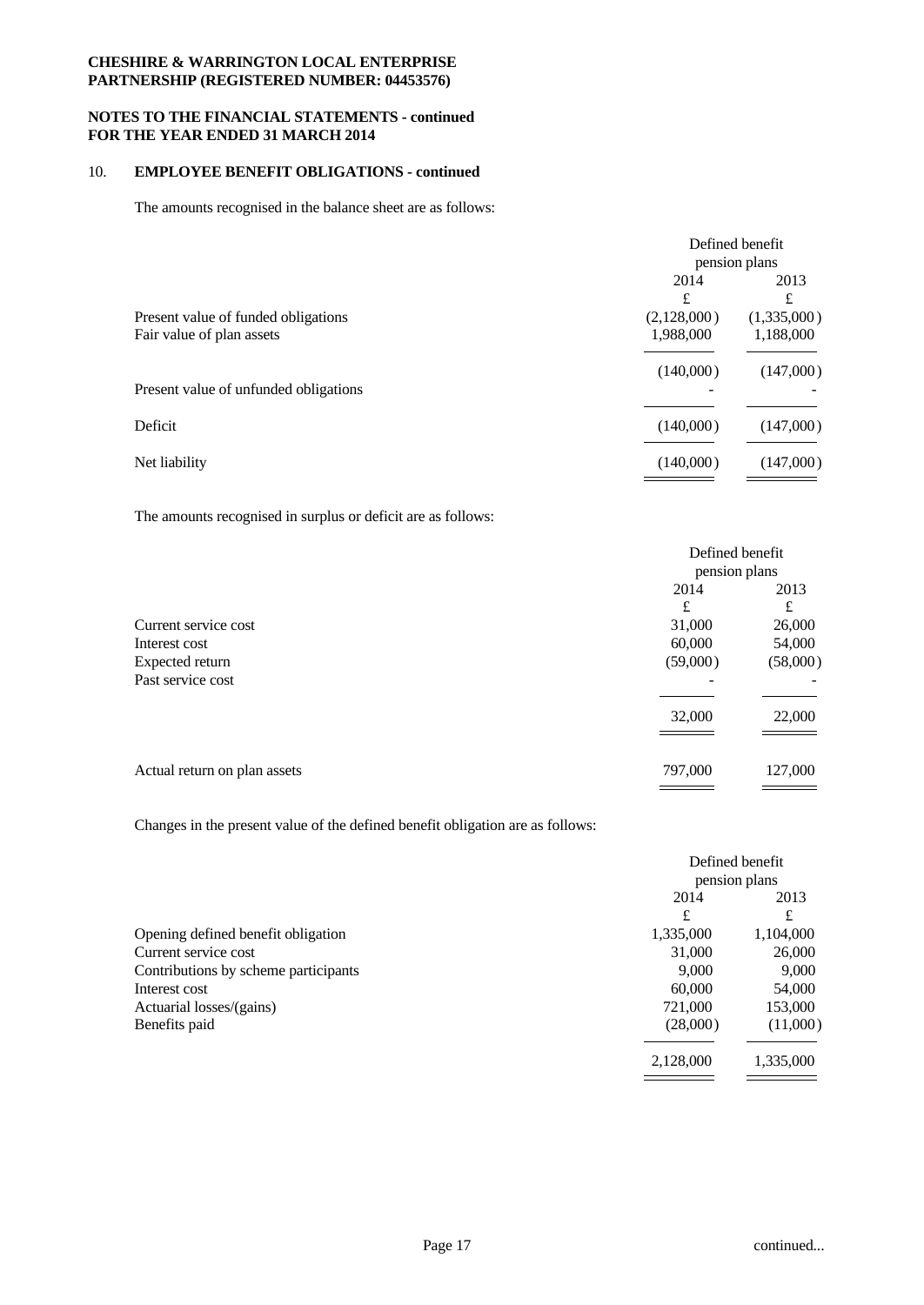### **NOTES TO THE FINANCIAL STATEMENTS - continued FOR THE YEAR ENDED 31 MARCH 2014**

# 10. **EMPLOYEE BENEFIT OBLIGATIONS - continued**

Changes in the fair value of scheme assets are as follows:

|                                      | Defined benefit |               |
|--------------------------------------|-----------------|---------------|
|                                      |                 | pension plans |
|                                      | 2014            | 2013          |
|                                      | £               | £             |
| Opening fair value of scheme assets  | 1,188,000       | 1,041,000     |
| Contributions by employer            | 22,000          | 22,000        |
| Contributions by scheme participants | 9,000           | 9,000         |
| Expected return                      | 59,000          | 58,000        |
| Actuarial gains/(losses)             | 738,000         | 69,000        |
| Benefits paid                        | (28,000)        | (11,000)      |
|                                      | 1,988,000       | 1,188,000     |
|                                      |                 |               |

The amounts recognised in the statement of recognised gains and losses are as follows:

|                                | Defined benefit<br>pension plans |                      |
|--------------------------------|----------------------------------|----------------------|
|                                | 2014<br>£                        | 2013<br>£            |
| Actuarial gains/(losses)       | 17,000<br>17,000                 | (84,000)<br>(84,000) |
| Cumulative amount of actuarial |                                  |                      |
| gains/(losses)                 | (149,000)                        | (166,000)            |

The major categories of scheme assets as amounts of total scheme assets are as follows:

|              |           | Defined benefit |  |
|--------------|-----------|-----------------|--|
|              |           | pension plans   |  |
|              | 2014      | 2013            |  |
|              | £         | £               |  |
| Equities     | 1,472,000 | 880,000         |  |
| <b>Bonds</b> | 258,000   | 166,000         |  |
| Property     | 139,000   | 71,000          |  |
| Cash         | 119,000   | 71,000          |  |
|              | 1,988,000 | 1,188,000       |  |
|              |           |                 |  |

Principal actuarial assumptions at the balance sheet date (expressed as weighted averages):

|                                  | 2014  | 2013  |
|----------------------------------|-------|-------|
| Discount rate                    | 4.30% | 4.50% |
| Expected return on scheme assets | 5.90% | 5.00% |
| Future salary increases          | 3.60% | 5.10% |
| Future pension increases         | 2.80% | 2.80% |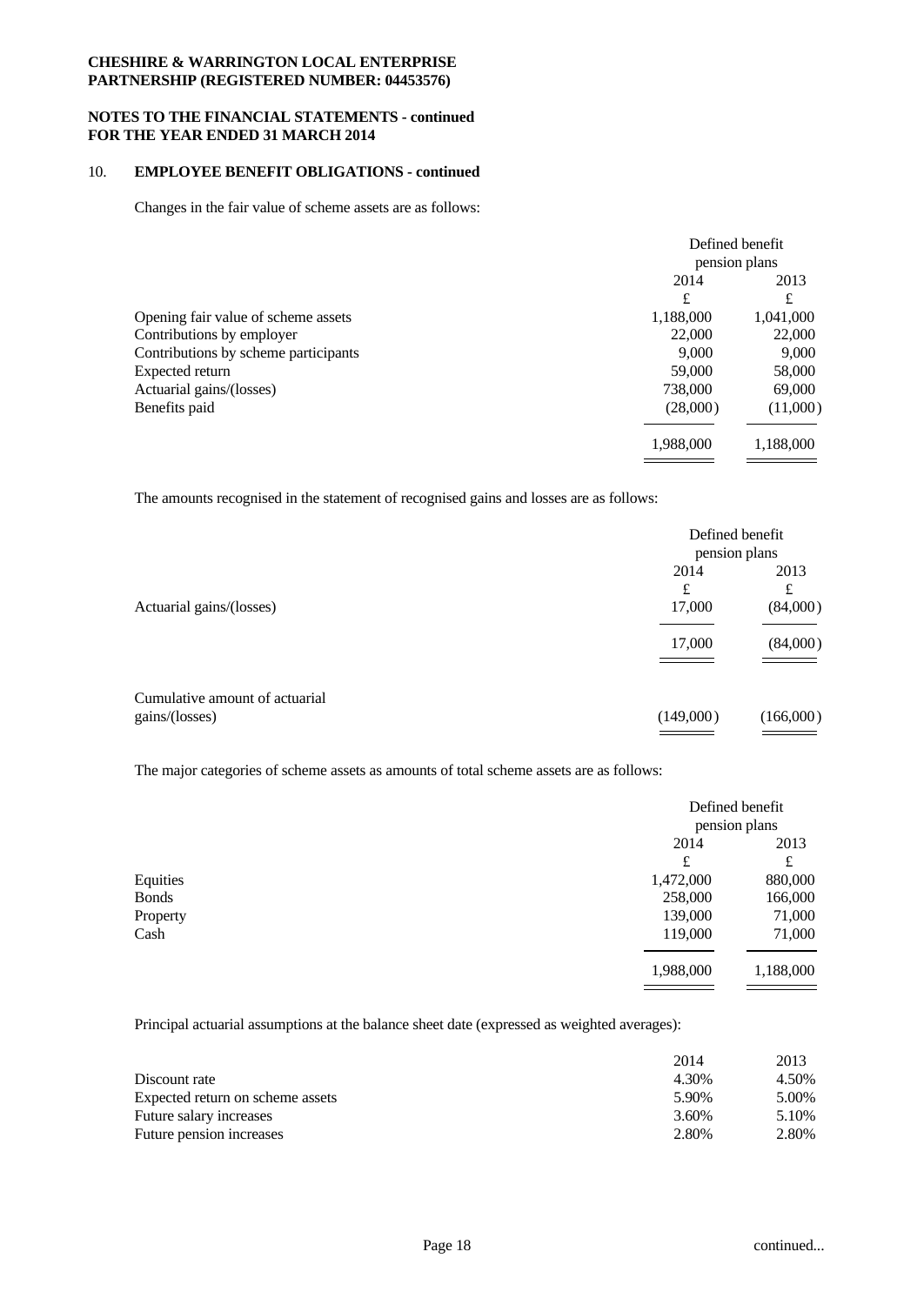### **NOTES TO THE FINANCIAL STATEMENTS - continued FOR THE YEAR ENDED 31 MARCH 2014**

### 10. **EMPLOYEE BENEFIT OBLIGATIONS - continued**

Amounts for the current and previous four periods are as follows:

|                                                                              | 2014                     | 2013        | 2012        | 2011      | 2010        |
|------------------------------------------------------------------------------|--------------------------|-------------|-------------|-----------|-------------|
|                                                                              | £                        | £           | £           | £         | £           |
| Defined benefit pension plans                                                |                          |             |             |           |             |
| Defined benefit obligation                                                   | (2,128,000)              | (1,335,000) | (1,104,000) | (965,000) | (1,105,000) |
| Fair value of scheme assets                                                  | 1,988,000                | 1,188,000   | 1,041,000   | 978,000   | 838,000     |
| Deficit                                                                      | (140,000)                | (147,000)   | (63,000)    | 13,000    | (267,000)   |
| Experience adjustments on<br>scheme liabilities<br>Experience adjustments on | $\overline{\phantom{0}}$ | 1.000       | (8,000)     | 50,000    |             |
| scheme assets                                                                | $\overline{\phantom{0}}$ | 69,000      | (33,000)    | (17,000)  | 161,000     |

### 11. **RELATED PARTY DISCLOSURES**

During the year the company entered into transactions in the normal course of business with the following member organisations, in which common directors have non financial interests, to deliver the economic development services in the Cheshire and Warrington sub region.

### **Contributions received towards operating costs:**

| Warrington Borough Council               | £144,000 |  |
|------------------------------------------|----------|--|
| Cheshire East Council                    | £29,000  |  |
| <b>Cheshire West and Chester Council</b> | £29,000  |  |

Government Core Funding and Growing Places Fund operating costs totalling £797,430 was also received through Cheshire East Council in its role as the accountable body.

#### **Amounts paid for projects in year:**

| Warrington Borough Council               | £5,000  |  |
|------------------------------------------|---------|--|
| <b>Cheshire East Council</b>             | £17.000 |  |
| <b>Cheshire West and Chester Council</b> | £6.500  |  |

In addition to the above, Cheshire West and Chester Council waived the annual rent charge to the company which would have amounted to £15,000.

The amounts outstanding from member organisations by the company are summarised as follows:

| Warrington Borough Council   | £33,298 $(2013 - \text{\pounds}4,498)$   |
|------------------------------|------------------------------------------|
| <b>Cheshire East Council</b> | £270,299 $(2013 - \text{\pounds}95,300)$ |

#### 12. **RECONCILIATION OF MOVEMENTS IN RESERVES**

|                                                              | 2014    | 2013     |  |
|--------------------------------------------------------------|---------|----------|--|
|                                                              | £       | £        |  |
| Surplus for the financial year                               | 226,257 | 38,943   |  |
| Other recognised gains and losses relating to the year (net) | 17,000  | (84,000) |  |
|                                                              |         |          |  |
| Net addition/(reduction) to reserves                         | 243,257 | (45,057) |  |
| Opening reserves                                             | 47,513  | 92,570   |  |
|                                                              |         |          |  |
| <b>Closing reserves</b>                                      | 290,770 | 47,513   |  |
|                                                              |         |          |  |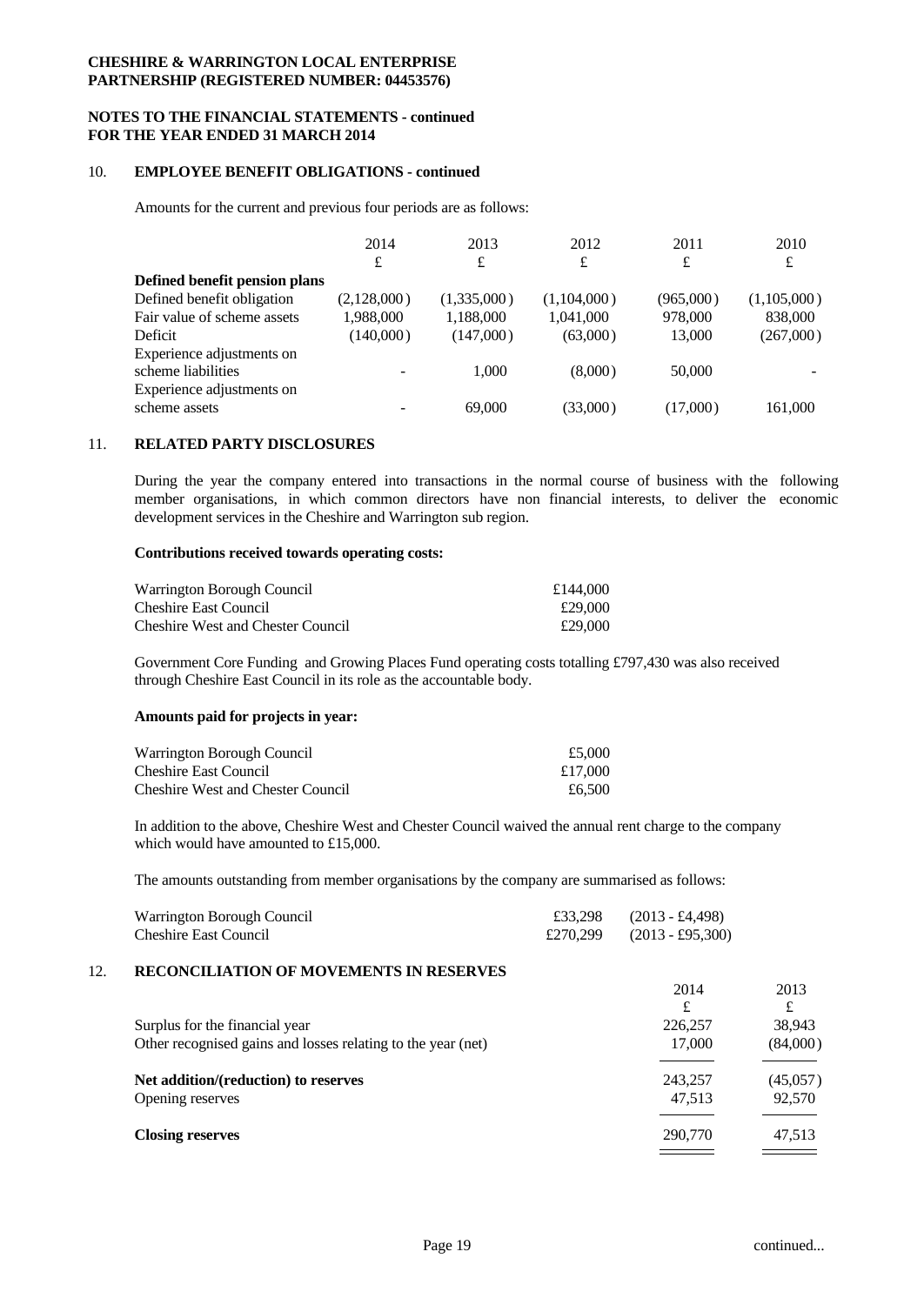## **NOTES TO THE FINANCIAL STATEMENTS - continued FOR THE YEAR ENDED 31 MARCH 2014**

## 13. **LIMITED LIABILITY**

Liability is limited by guarantee to £1 per member. The number of members at the period end was three.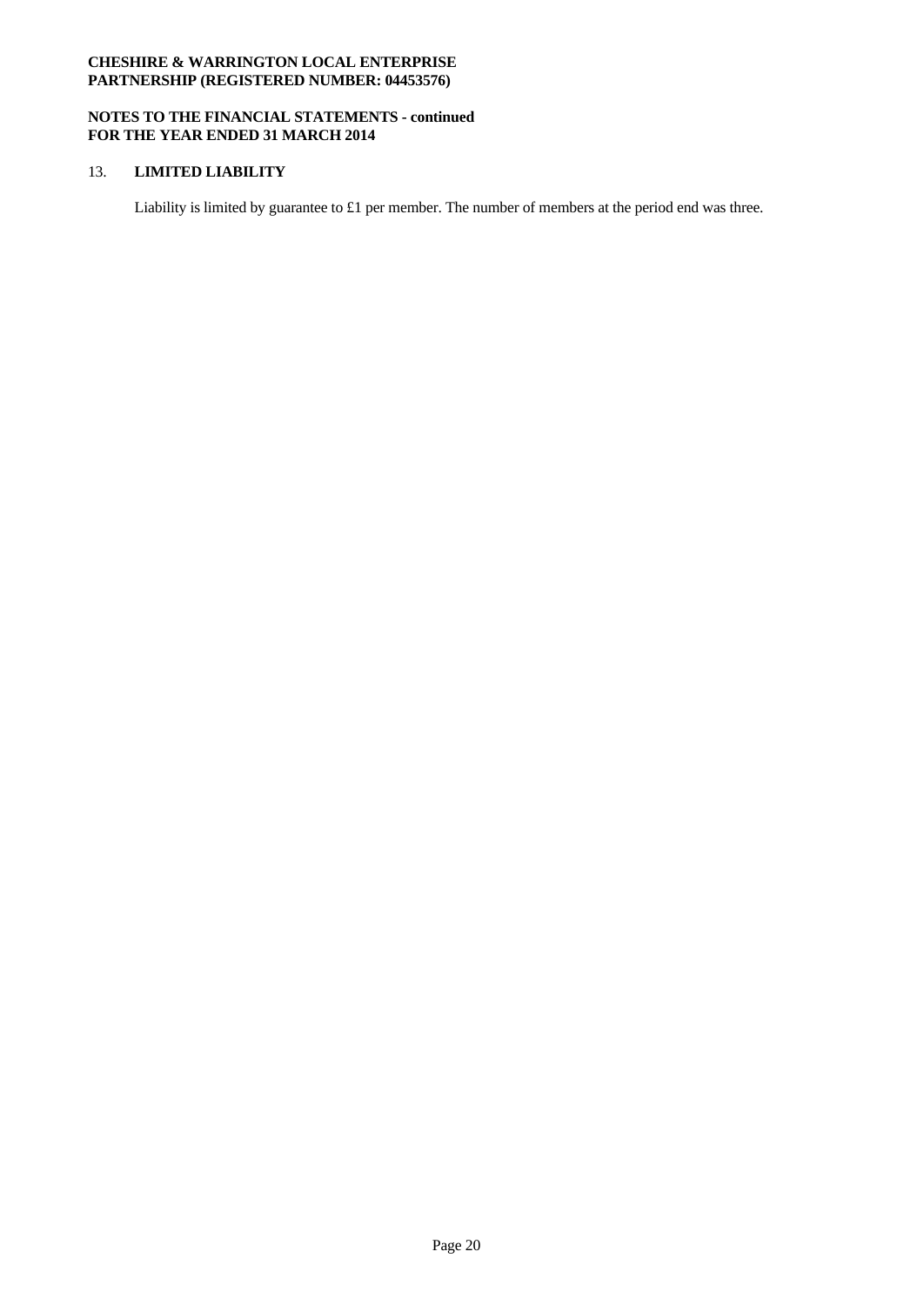# **DETAILED INCOME AND EXPENDITURE ACCOUNT FOR THE YEAR ENDED 31 MARCH 2014**

|                                          | 2014      |           | 2013      |           |
|------------------------------------------|-----------|-----------|-----------|-----------|
|                                          | $\pounds$ | $\pounds$ | $\pounds$ | $\pounds$ |
| <b>Turnover</b>                          |           |           |           |           |
| Subscriptions                            | 72,000    |           | 114,000   |           |
| <b>WBC</b>                               | 120,000   |           | 120,000   |           |
| <b>LEP</b> Core Funding                  | 558,847   |           | 66,153    |           |
| North West Research Collaborative        |           |           | 11,245    |           |
| <b>Growing Places Fund</b>               | 178,419   |           | 49,394    |           |
| Capacity Round 2                         |           |           | 3,600     |           |
| Cheshire Employer and Skills Development |           |           |           |           |
| Fund                                     |           |           | 7,394     |           |
| Other income                             | 13,256    |           |           |           |
| DFT award                                | 48,900    |           |           |           |
|                                          |           | 991,422   |           | 371,786   |
|                                          |           |           |           |           |
| Cost of sales                            |           |           |           |           |
| LEP Core Funding                         | 231,717   |           | 66,153    |           |
| North West Research Collaborative        |           |           | 11,245    |           |
| Growing Places Fund                      | 68,419    |           | 49,394    |           |
| Capacity Round 2                         |           |           | 3,600     |           |
|                                          |           | 300,136   |           | 130,392   |
| <b>GROSS SURPLUS</b>                     |           | 691,286   |           | 241,394   |
|                                          |           |           |           |           |
| <b>Expenditure</b>                       |           |           |           |           |
| Insurance                                | 18,034    |           | 1,655     |           |
| Directors' salaries                      | 63,750    |           | 95,000    |           |
| Directors' social security               | 6,497     |           | 10,904    |           |
| Directors' pension contributions         | 8,265     |           | 16,530    |           |
| Wages                                    | 149,994   |           | 42,923    |           |
| Social security                          | 15,029    |           | 3,024     |           |
| Pensions                                 | 22,335    |           | 9,220     |           |
| Recruitment costs                        | 25,020    |           |           |           |
| Post, stationery and consumables         | 5,680     |           | 2,056     |           |
| Travel and subsistence                   | 3,999     |           | 3,357     |           |
| Motor expenses                           | 5,756     |           | 3,932     |           |
| Subscriptions                            | 16,256    |           | 500       |           |
| Office equipment                         | 14,755    |           | 6,561     |           |
| <b>External relations</b>                | 66,995    |           | 2,671     |           |
| Sundry expenses                          | 61        |           | (1,533)   |           |
| Legal & professional                     | 29,833    |           | 15        |           |
| Auditors' remuneration                   | 3,250     |           | 2,850     |           |
| Accountancy                              | 4,338     |           | 4,238     |           |
| Entertainment                            | 535       |           | 476       |           |
|                                          |           | 460,382   |           | 204,379   |
|                                          |           |           |           |           |
|                                          |           | 230,904   |           | 37,015    |
| <b>Finance costs</b>                     |           |           |           |           |
| <b>Bank</b> charges                      |           | 309       |           | 232       |
| Carried forward                          |           | 230,595   |           | 36,783    |
|                                          |           |           |           |           |